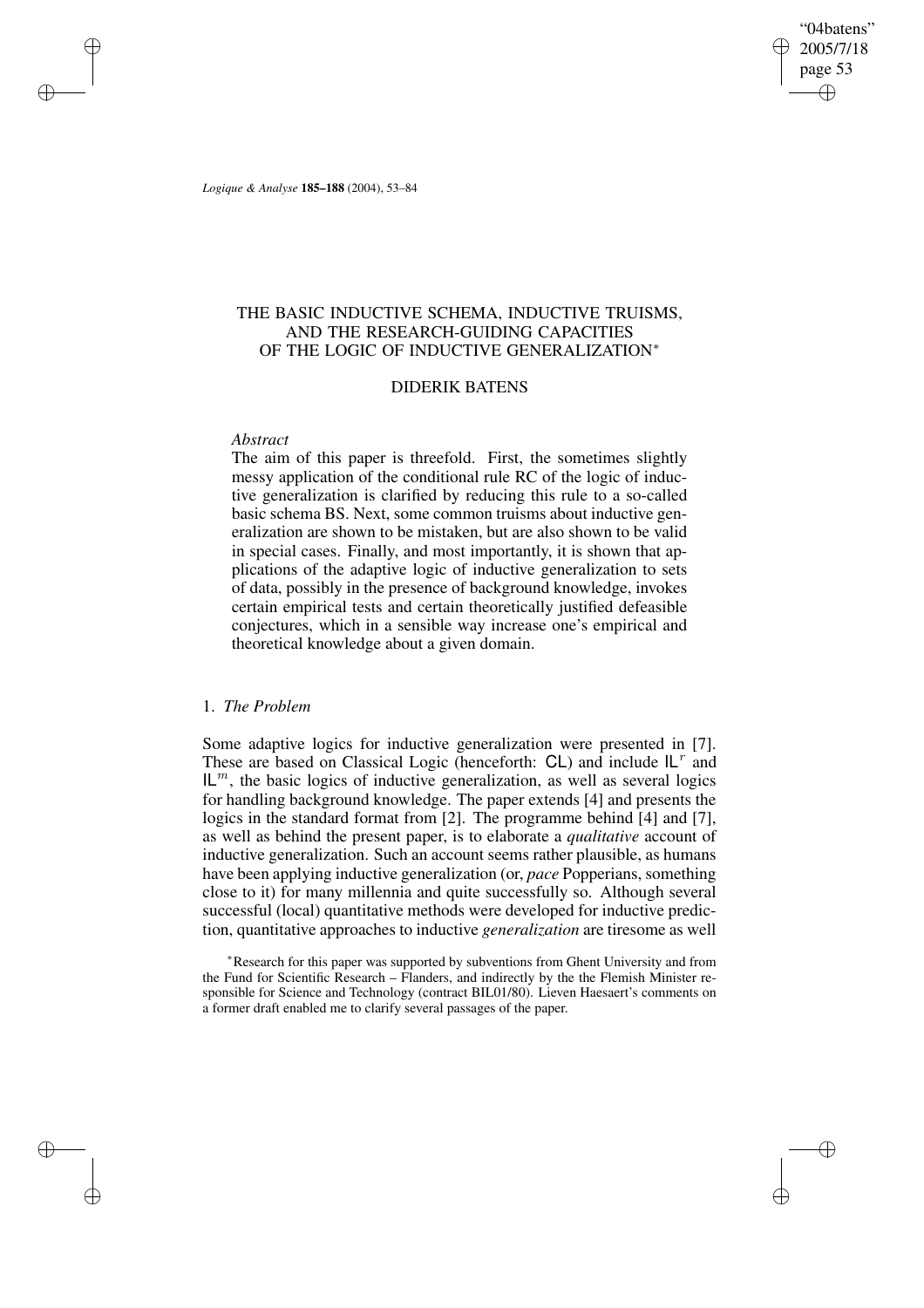✐

### 54 DIDERIK BATENS

as problematic, especially when it comes to devising a general (and generally justified) method.

The aim of the present paper is to solve a couple of open problems connected to IL (I use this name to refer to both aforementioned logics where the distinction does not matter) and to its relation with two traditional truisms on inductive generalization. The first truism is that inductive generalizations are conjectures. IL is puzzling in this respect, as it determines a unique consequence set,  $Cn_{\text{II}}(\Gamma)$ , and hence a unique set of generalizations that can be derived from a set of data. The second is that a generalization can be upheld until falsified. This is patently false from the viewpoint of IL because many generalizations that are not falsified by the set of data  $\Gamma$  do nevertheless not belong to  $C_{n\parallel}(\Gamma)$ .

We shall see why the truisms are wrong, but also where they may come from. A very important result of this study is that there are *different kinds of conjectures*, which have a different status and are justified along different roads. One kind of conjectures is justified by IL itself; these will be called *derivable generalizations*. Another kind derives directly from (prioritized) background knowledge and will not be discussed in this paper. A third kind of conjectures are evoked by IL. Where certain inductive abnormalities (lack of uniformity) are connected, this very fact will incite the researcher to rely on theoretical insights or convictions to narrow down the connected abnormalities, and precisely this boils down to introducing hypothetical statements that answer questions evoked by the connected abnormalities. I shall reserve *conjectures* to refer to these. Finally, I shall discuss still another kind of 'conjectures', which will be called *guesses* (and may be somewhat wild).

A different matter, which is related to the invoked conjectures, is that applications of IL also evoke certain tests, which will augment the data that are relevant to the generalizations of the domain under study.

I shall outline the general plot behind adaptive logics of induction and introduce the logics  $|L^r$  and  $|L^m$ . In order to make the logic more transparent, I shall introduce a so-called basic schema BS which is contextually equivalent to the conditional rule RC of IL. Indeed, the application of RC may be somewhat messy, even if the rule itself is quite simple. Next I shall discuss the truisms. In my view, the most interesting part of these sections concerns the way in which applications of the adaptive logics of inductive generalization evoke tests as well as theoretical decisions, which will be expressed by prioritized conjectures.

## 2. *The Plot*

✐

✐

Let us start with an outline of the approach — see Figure 1. The outline is heavily simplified in several respects. A striking simplification concerns

✐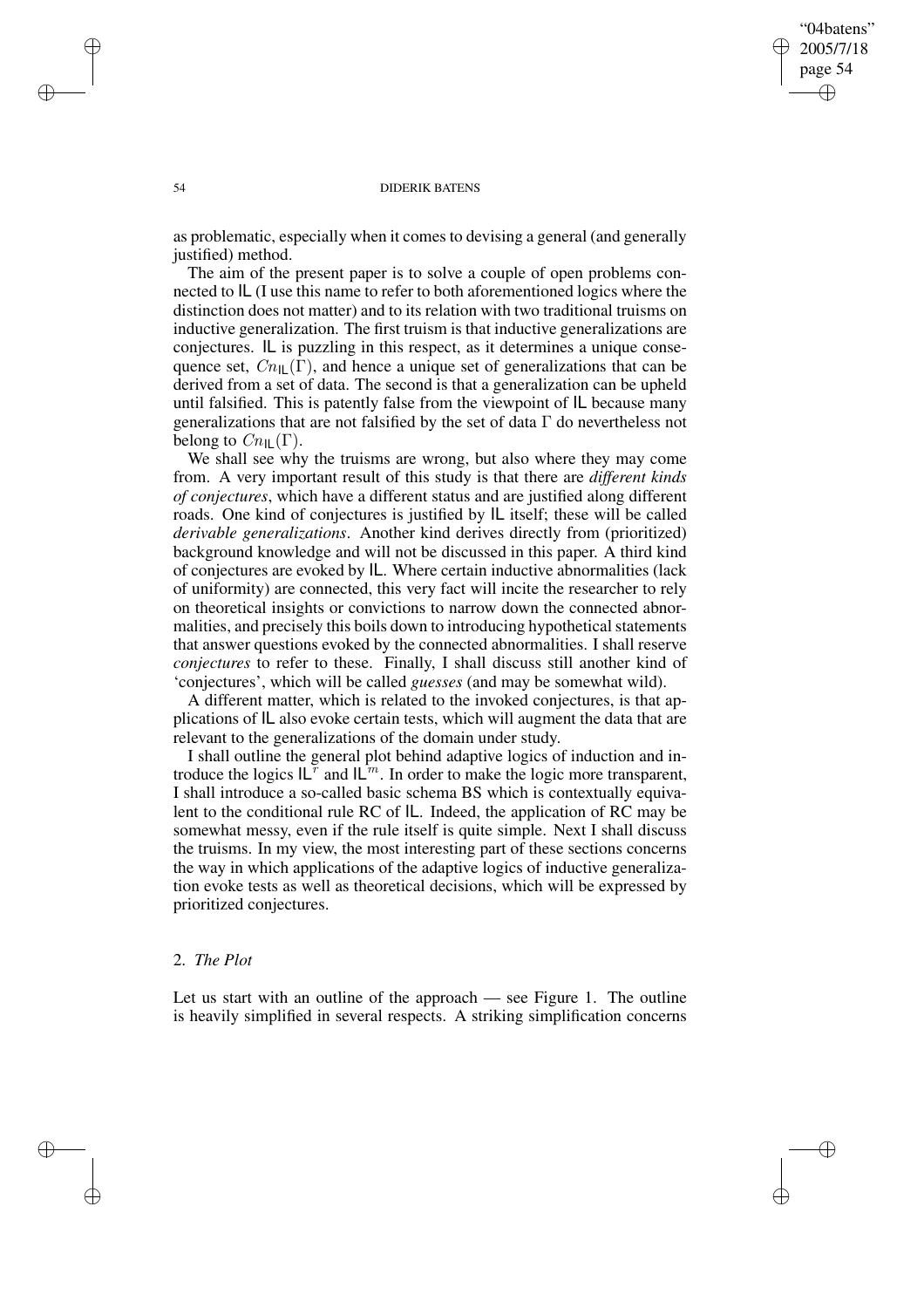### LOGIC OF INDUCTIVE GENERALIZATION 55

✐

✐

✐

✐

background knowledge. All background knowledge is obviously defeasible in that the data may contradict it. However, one should distinguish between several kinds of background theories and background generalizations. For example, some background generalizations are simply rejected when falsified, whereas the consequences of other falsified background generalizations (called pragmatic ones in [7]) will be retained whenever they are not themselves falsified — see [7] for details. As the interplay of IL with background knowledge is not essential for the present paper, the outline lists all background knowledge as a single set.



Figure 1. Inductive Cycles

Where no logic is indicated, the consequence relation is that of CL. Pi refers to the suitable prioritized adaptive logic — there are several of them, each connected with a specific kind of background knowledge. The background knowledge BK is filtered by prioritized adaptive logics in view of the data. The thus selected background knowledge is added to the data; the joint sets deliver a set of consequences  $Cons<sub>1</sub>$ . Let us disregard for a moment the conjectures that interfere at this point and extend  $Cons<sub>1</sub>$  into  $Cons<sub>2</sub>$ . Cons<sub>2</sub>. leads to inductive generalizations which deliver inductive predictions from  $\cos_2$  — the generalizations and inductive predictions are joined to  $\cos_2$ .

Certain members of  $\text{Cons}_2$  also evoke questions. Some of these lead to tests, which deliver new data. Other questions lead to conjectures which, filtered by the data, extend  $Cons<sub>1</sub>$  into  $Cons<sub>2</sub>$ , and in this way deliver further inductive generalizations. Some of the questions may be answered by (what I shall call) guesses — see Section  $10$  — which have the same effect as conjectures.

"04batens" 2005/7/18 page 55

✐

✐

 $\bigoplus$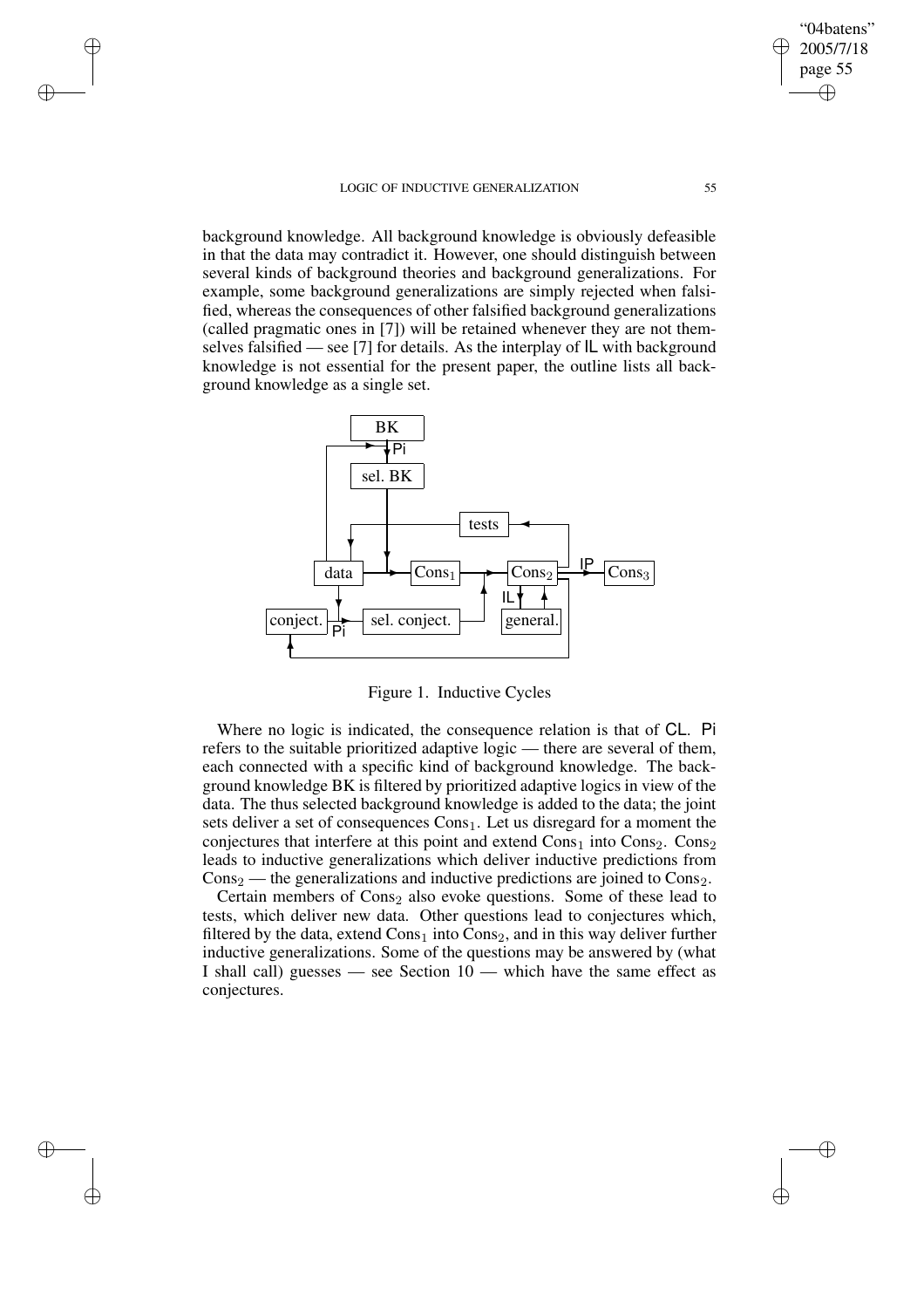## "04batens" 2005/7/18 page 56 ✐ ✐

✐

✐

### 56 DIDERIK BATENS

Finally, the logic IP leads from all this to 'inductive predictions' — these are not consequences of a derivable generalization, but rely on a kind of majority rule. The logic IP will play no role in the rest of this paper.

The paper will mainly concentrate on IL, which is the main work-horse of the set-up, on the way in which conjectures and tests are suggested by the IL-consequences, and on the effects of the conjectures and the outcomes of tests. As IP will be out of the picture anyway, I shall use "inductive prediction" to refer to CL-consequences of the data together with the derived generalizations and the conjectures.

# 3. *The Adaptive Logics*  $IL<sup>r</sup>$  and  $IL<sup>m</sup>$

An adaptive logic in the standard format from [2] is defined by three components. These provide it with a dynamic proof theory and a semantics, and warrant a set of properties, among which the soundness and completeness of the proof theory with respect to the semantics. Where  $\mathcal L$  is the standard predicative language, let ∃A be the existential closure of A and let  $\mathcal{F}^{\circ}$  be the set of purely functional formulas of  $\mathcal{L}$ , that is, formulas in which occur no quantifiers and no individual constants. For IL the three components are:

- (i) The (monotonic and compact) *lower limit logic*: CL.
- (ii) The *set of abnormalities*, which is a set of formulas characterized by a logical form:  $\Omega = \{ \exists A \land \exists \sim A \mid A \in \mathcal{F}^{\circ} \}.$
- (iii) The *adaptive strategy*, which specifies what it means to interpret the premises 'as normally as possible': the Reliability strategy for  $|L^r|$ ; the Minimal Abnormality strategy for  $IL^m$ .

As before, I shall write IL when referring to common properties of the two adaptive logics of inductive generalization,  $IL<sup>r</sup>$  and  $IL<sup>m</sup>$ .

Remark that an abnormality, viz. a formula of the form  $\exists A \wedge \exists \sim A$ , expresses an absence of uniformity (in the sense of [10]). The *upper limit logic*, which declares all abnormalities logically false, is UCL, obtained by extending the lower limit logic CL with the axiom schema  $\exists A \supset \forall A$ .<sup>1</sup>

I first characterize the adaptive logics syntactically. An annotated line consists of a line number, a formula, a justification and *a condition*. Where  $\Delta \subset \Omega$  is a finite set, let  $Dab(\Delta)$  denote the disjunction of the members of  $\Delta$  (in some preferred order). Such a formula will be called a Dab-formula because it is a disjunction of abnormalities. The rules of inference, listed below, are determined by the standard format. Remember that CL is the lower limit logic of IL. The rules should be interpreted as follows. The premise

 $<sup>1</sup>$  The UCL-models are those CL-models in which the interpretation of any predicate of</sup> adicity  $n$  is either the empty set or the set of all  $n$ -tuples of members of the domain.

✐

✐

✐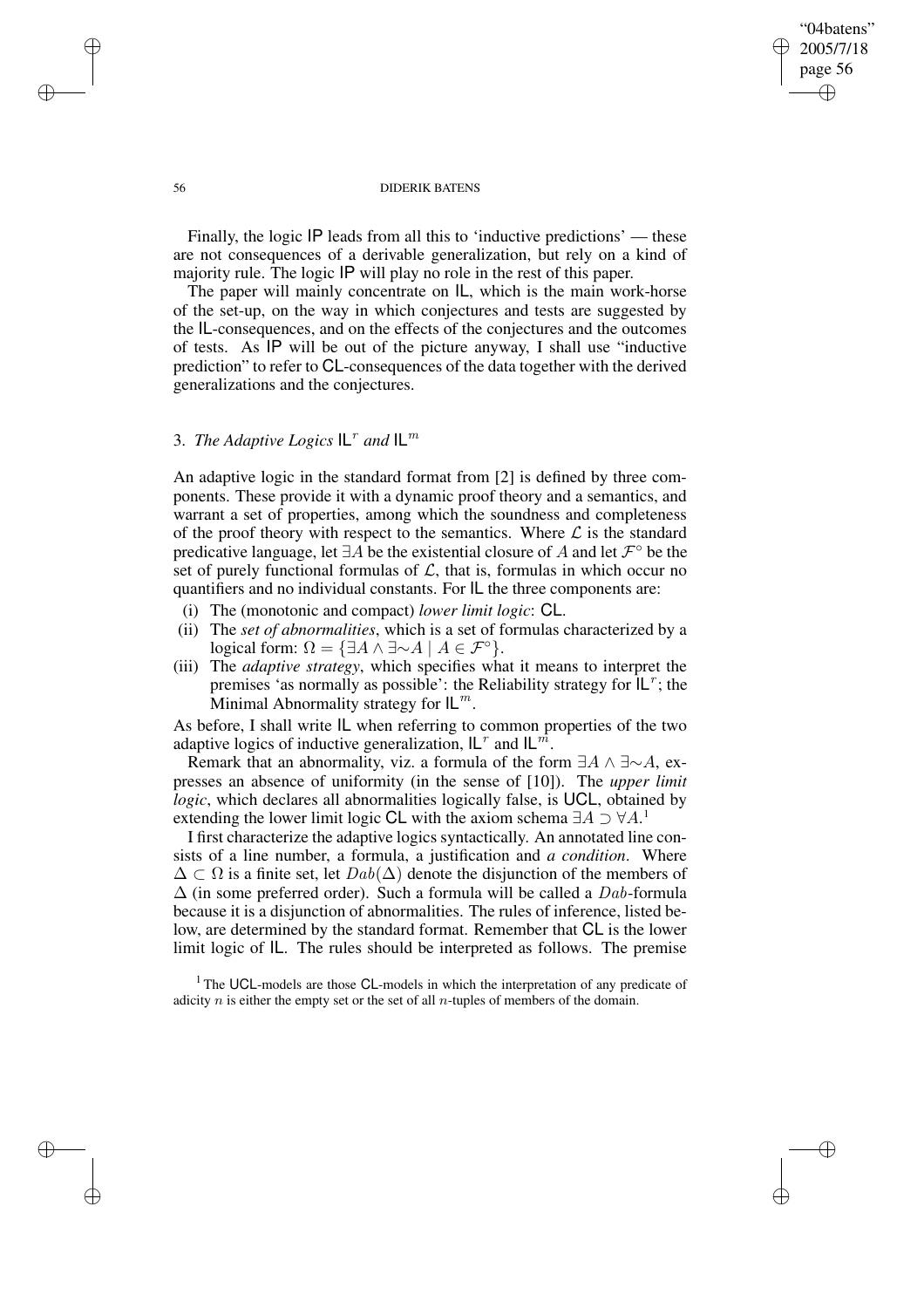✐

✐

✐

rule Prem allows one to introduce any premise with an empty condition at any point in the proof. The unconditional rule RU states that, if  $A_1, \ldots, A_n$ occur in the proof on the respective conditions  $\Delta_1, \ldots, \Delta_n$ , and B is derivable from  $A_1, \ldots, A_n$  by the lower limit logic CL, then one may add B on the condition  $\Delta_1 \cup \ldots \cup \Delta_n$ . Analogously for the conditional rule RC, which is the only one that introduces new elements to the condition.



While the rules depend only on the lower limit logic and on the set of abnormalities, the chosen strategy determines the marking definition. The marking definition for the Reliability strategy and that for the Minimal abnormality strategy each require some technicalities.

At any stage of the proof, zero or more Dab-formulas will be derived on the empty condition. Remark that these  $Dab$ -formulas are CL-consequences of Γ. Dab( $\Delta$ ) is a *minimal Dab-formula* at a stage s of a proof if, at stage s,  $Dab(\Delta)$  is derived on the empty condition and there is no  $\Delta' \subset \Delta$  for which  $Dab(\Delta')$  is derived on the empty condition. Let  $Dab(\Delta_1), \ldots, Dab(\Delta_n)$  be the minimal  $Dab$ -formulas that are derived at stage  $s$ . The set of unreliable abnormalities at stage s is then  $U_s(\Gamma) = \Delta_1 \cup \ldots \cup \Delta_n$ . Let  $\Phi_s^{\circ}(\Gamma)$  be the set of all sets that contain one disjunct out of each  $\Delta_i$  ( $1 \leq i \leq n$ ). Let  $\Phi_s^*(\Gamma)$  contain, for any  $\varphi \in \Phi_s^{\circ}(\Gamma)$ , the set  $Cn_{\text{CL}}(\varphi) \cap \Omega$ . Finally let  $\Phi_s(\Gamma)$ contain those members of  $\Phi_s^{\star}(\Gamma)$  that are not proper supersets of a member of  $\Phi_s^{\star}(\Gamma)$ .

 $D$ efinition 1: Marking for  $|L^r$ : Line  $i$  is marked at stage  $s$  iff, where  $\Delta$  is its *condition,*  $\Delta \cap U_s(\Gamma) \neq \emptyset$ .

*Definition* 2: *Marking for*  $IL^m$ : *Line i is marked at stage s iff, where A is the formula and*  $\Delta$  *the condition of line i, (i) there is no*  $\varphi \in \Phi_s(\Gamma)$  *such that* 

*"04batens" 2005/7/18 page 57*

✐

✐

✐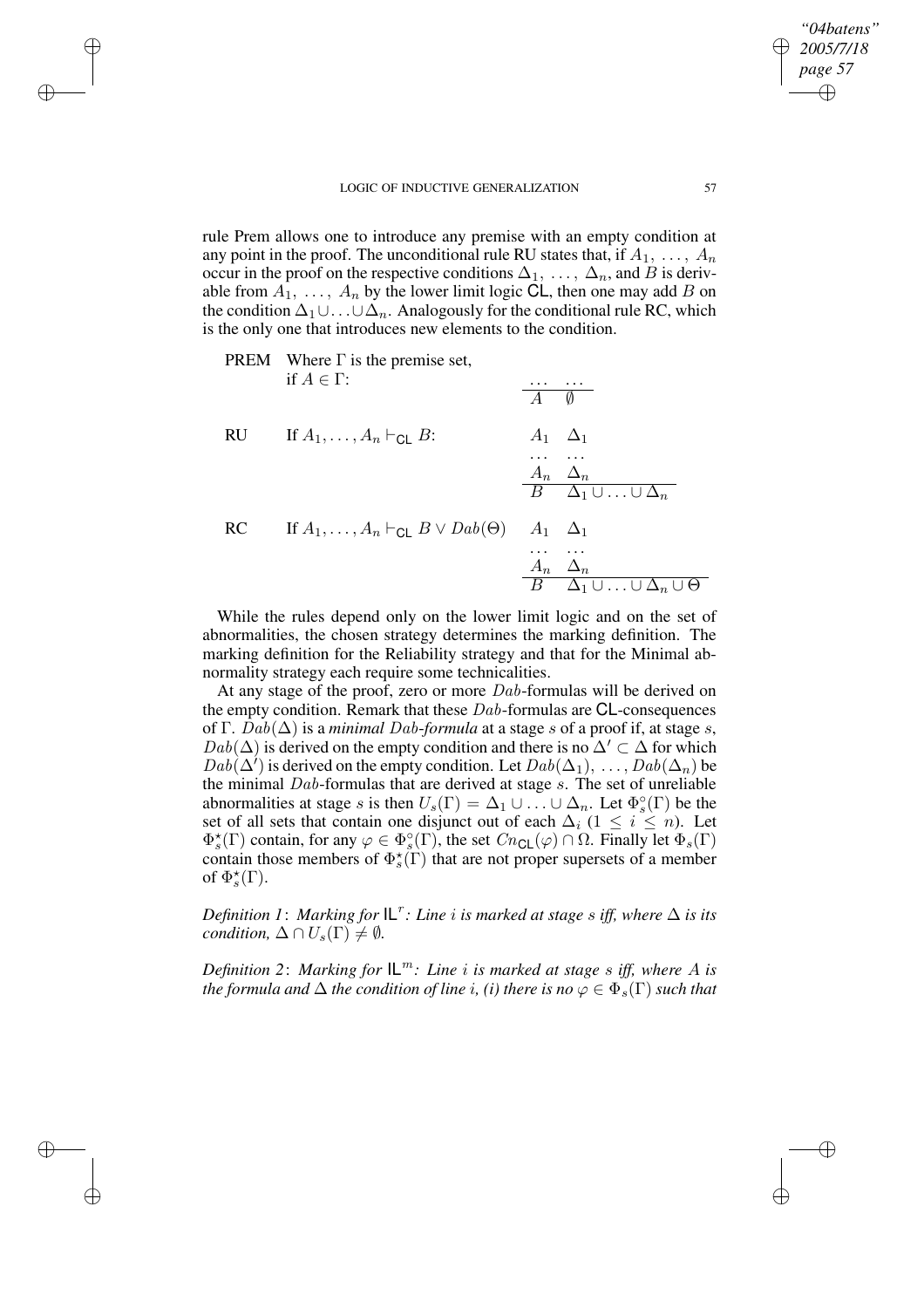## "04batens" 2005/7/18 page 58 ✐ ✐

✐

✐

### 58 DIDERIK BATENS

 $\varphi \cap \Delta = \emptyset$ , *or (ii) for some*  $\varphi \in \Phi_s(\Gamma)$ , *there is no line k that has A as its formula and has as its condition*  $a \theta$  *such that*  $\varphi \cap \theta = \emptyset$ *.* 

Derivability is introduced by the three following definitions:

*Definition 3*: *A formula* A *is derived at stage* s *of a proof from* Σ *iff* A *is the formula of a non-marked line at stage* s*.*

*Definition 4*: A *is* finally derived *from* Γ *on line* i *of a proof at stage* s *iff (i)* A *is the formula of line* i*, (ii) line* i *is not marked at stage* s*, and (iii) any extension of the proof in which line* i *is marked may be further extended in such a way that line* i *is unmarked.*

*Definition* 5:  $\Gamma \vdash A$  *(A is finally derivable from*  $\Gamma$ *) iff A is finally derived on a line of a proof from* Γ*.*

It is often useful to refer to the condition on which a formula is derivable at a stage. This is illustrated by the following lemma, which we shall need in the sequel. The proof proceeds by an obvious induction on the length of the proof.

*Lemma 1*: *Where* AL *is an adaptive logic in standard format and* LLL *is its lower limit logic,* A *is derivable on the condition*  $\Delta$  *in a dynamic proof from*  $\Gamma$  *iff*  $\Gamma \vdash$ <sub>LLL</sub>  $A \lor Dab(\Delta)$ .

The intended application context of IL concerns premise sets that contain data (singular statements) only. Of course background knowledge plays a role in nearly any inductive generalization, but background knowledge should be handled by different (prioritized) adaptive logics as explained in [7]. I also refer the reader to that paper for some examples of IL-proofs; the only example in the present paper is in Section 9.

The semantics of  $L^r$  and  $L^m$  is given directly by the standard format and soundness and completeness are provable along the standard road. For each CL-model M, we define its abnormal part  $Ab(M) = \{A \in \Omega \mid M \models A\}.$ Where  $\Delta_1, \Delta_2, \ldots$  are the subsets of  $\Omega$  for which  $Dab(\Delta_i)$  is a minimal *Dab*-consequence of  $\Gamma$ ,<sup>2</sup>  $U(\Gamma) = \Delta_1 \cup \Delta_2 \cup ...$ 

<sup>2</sup> This simply means that all CL-models of Γ verify  $Dab(\Delta_i)$  but that, for every  $\Theta \subset \Delta_i$ , some models falsify Dab(Θ).

✐

✐

✐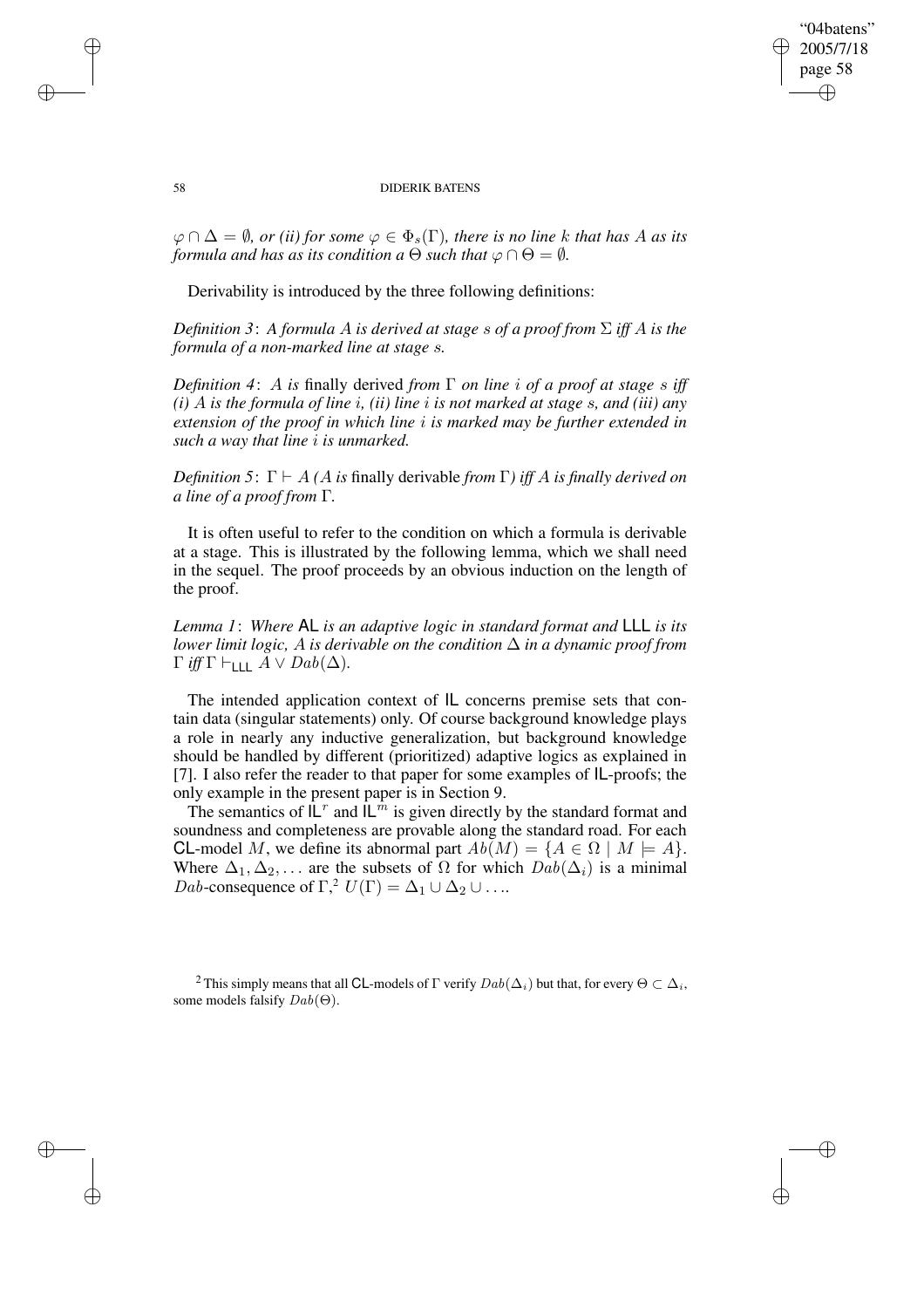A CL-model M of  $\Gamma$  is an  $\mathsf{IL}^r$ -model of  $\Gamma$  iff  $Ab(M) \subseteq U(\Gamma)$ ;  $\Gamma \vDash_{\mathsf{IL}^r} A$ iff A is verified by all  $\mathsf{IL}^r$ -models of  $\Gamma$ . A CL-model M of  $\Gamma$  is an  $\mathsf{IL}^m$ model of  $\Gamma$  iff there is no CL-model M' of  $\Gamma$  such that  $Ab(M') \subset Ab(M)$ ;  $\Gamma \models_{\Pi} m A$  iff A is verified by all  $\mathsf{IL}^m$ -models of  $\Gamma$ .

## 4. *The Basic Schema*

✐

✐

✐

✐

In inconsistency-adaptive logics the lower limit logic is some paraconsistent logic, for example CLuN as in [1], and the set of abnormalities comprises the formulas of the form  $\exists (A \land \sim A)^3$ . The conditional rule RC is just like that for IL:

$$
\begin{array}{ll}\n\text{RC} & \text{If } A_1, \dots, A_n \vdash_{\text{CLuN}} B \lor \text{Dab}(\Theta) \quad A_1 \quad \Delta_1 \\
& \dots \quad \dots \\
& \Delta_n \quad \Delta_n \\
& \Delta_1 \cup \dots \cup \Delta_n \cup \Theta\n\end{array}
$$

The standard negation (here  $\sim$ ) is paraconsistent in CLuN ( $A \wedge \sim A$  is not logically false). Adding classical negation (here  $\neg$ ) to **CLuN** greatly simplifies the metatheoretic proofs and also enables one to obtain more transparent object-level proofs. For example, the rule RC can be replaced by the following rule, which I shall call the basic schema (for inconsistency-adaptive logics):

BS 
$$
\frac{\exists \sim A \lor B \quad \Delta}{\exists \neg A \lor B \quad \Delta \cup \{\exists (A \land \sim A)\}}
$$

Remark that  $\neg A$  is a strengthening of  $\sim A$ , whereas A is (equivalent to) the classical negation of  $\neg A$ .

It is useful to see what is behind BS. That  $\exists \sim A \lor B$  is derivable on the condition  $\Delta$  from a premise set  $\Gamma$  (see the premise line of BS) corresponds, as remarked before, to the fact that

$$
\Gamma \vdash_{\mathsf{CLuN}} (\exists \sim A \lor B) \lor \mathit{Dab}(\Delta).
$$

 $3$  For some lower limit logics and strategies, the form is restricted, for example to atomic A (A that do not contain any logical symbol except for identity).

"04batens" 2005/7/18 page 59

✐

✐

✐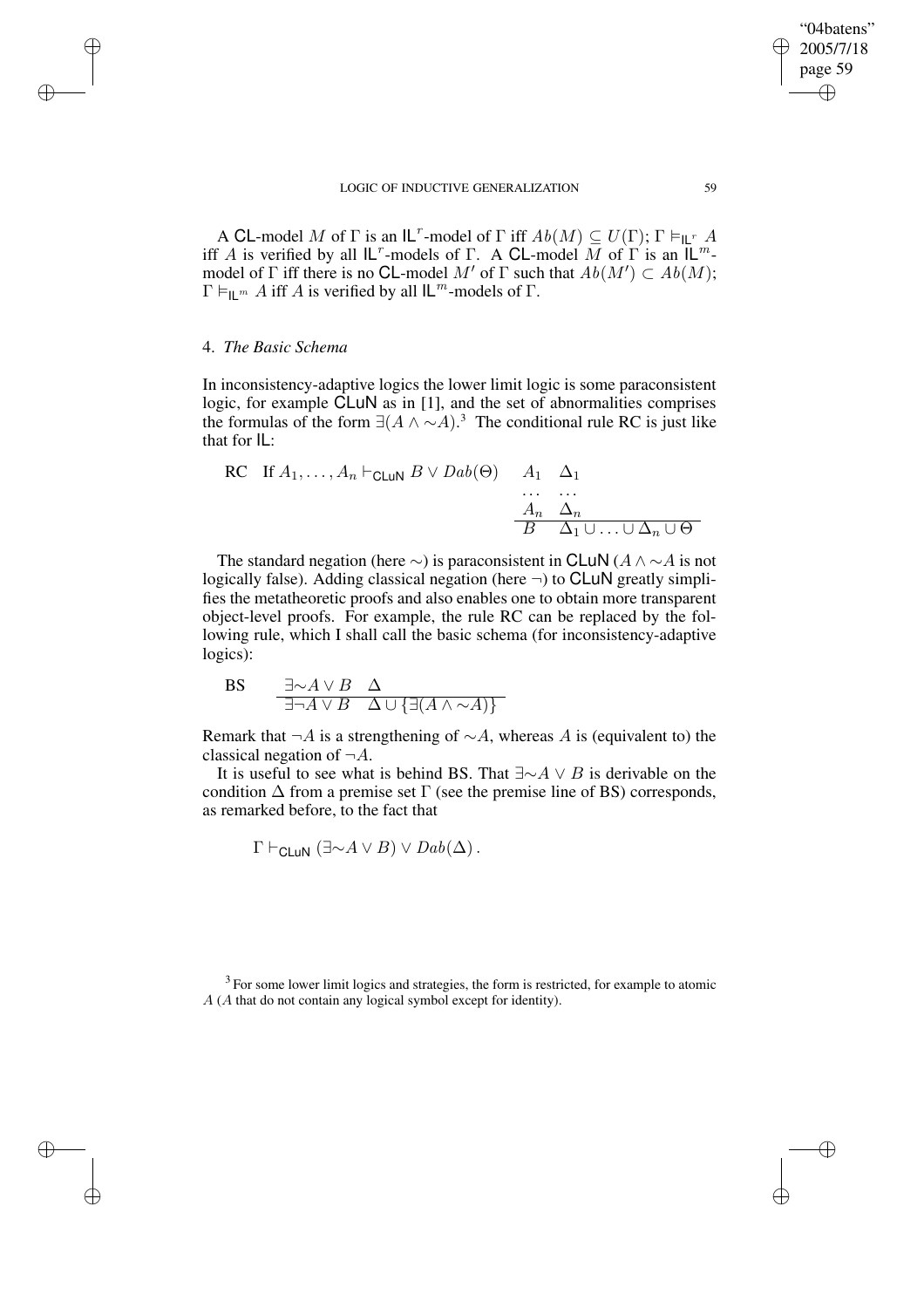✐

### 60 DIDERIK BATENS

This is equivalent to each of the following

$$
\Gamma \vdash_{\mathsf{CLuN}} (\exists (\neg A \lor \sim A) \lor B) \lor \mathit{Dab}(\Delta)
$$
  
\n
$$
\Gamma \vdash_{\mathsf{CLuN}} (\exists ((\neg A \lor \sim A) \land (\neg A \lor A)) \lor B) \lor \mathit{Dab}(\Delta)
$$
  
\n
$$
\Gamma \vdash_{\mathsf{CLuN}} (\exists (\neg A \lor (A \land \sim A)) \lor B) \lor \mathit{Dab}(\Delta)
$$

and from the last follows:

$$
\Gamma \vdash_{\mathsf{CLuN}} ((\exists \neg A \vee \exists (A \wedge \sim A)) \vee B) \vee \mathit{Dab}(\Delta)\,,
$$

which is equivalent to

$$
\Gamma \vdash_{\mathsf{CLuN}} (\exists \neg A \vee B) \vee \mathit{Dab}(\Delta \cup \{\exists (A \wedge \sim A)\})\,,
$$

which means that  $\exists \neg A \lor B$  is derivable from the premise set on the condition  $\Delta \cup {\exists (A \land \sim A)}$ , as the conclusion of BS states.

This basic schema is heuristically useful. The insight deriving from it moreover clarifies what is going on in inconsistency-adaptive logics: the paraconsistent negation of A is identified with the classical negation of A on the condition that  $A \wedge \neg A$  is false on the premises.<sup>4</sup>

This suggests that it is worthwhile to consider the question whether it is possible to formulate a basic schema for IL. The answer is positive, and here it is:

BS where 
$$
\exists A \land \exists \sim A \in \Omega
$$
:  $\frac{\exists A \lor B \quad \Delta}{\forall A \lor B \quad \Delta \cup \{\exists A \land \exists \sim A)\}}$ 

Remember that the standard negation  $\sim$  is classical in IL. ∀A is a strengthening of ∃A, whereas ∃∼A is (equivalent to) the classical negation of ∀A.

The proofs of the following lemma and theorem are instructive to clarify the status and function of BS in the logic IL.

## *Lemma 2*: BS *is derivable from* {PREM, RU, RC}*.*

*Proof.* Suppose that  $\exists A \lor B$  is derivable on the condition  $\Delta$  in an IL-proof from the premise set Γ. In view of Lemma 1, the first statement of the

✐

✐

✐

<sup>&</sup>lt;sup>4</sup> The wording is slightly more complicated in the predicative case, but I do not mention that one here as this is not a paper on inconsistency-adaptive logics.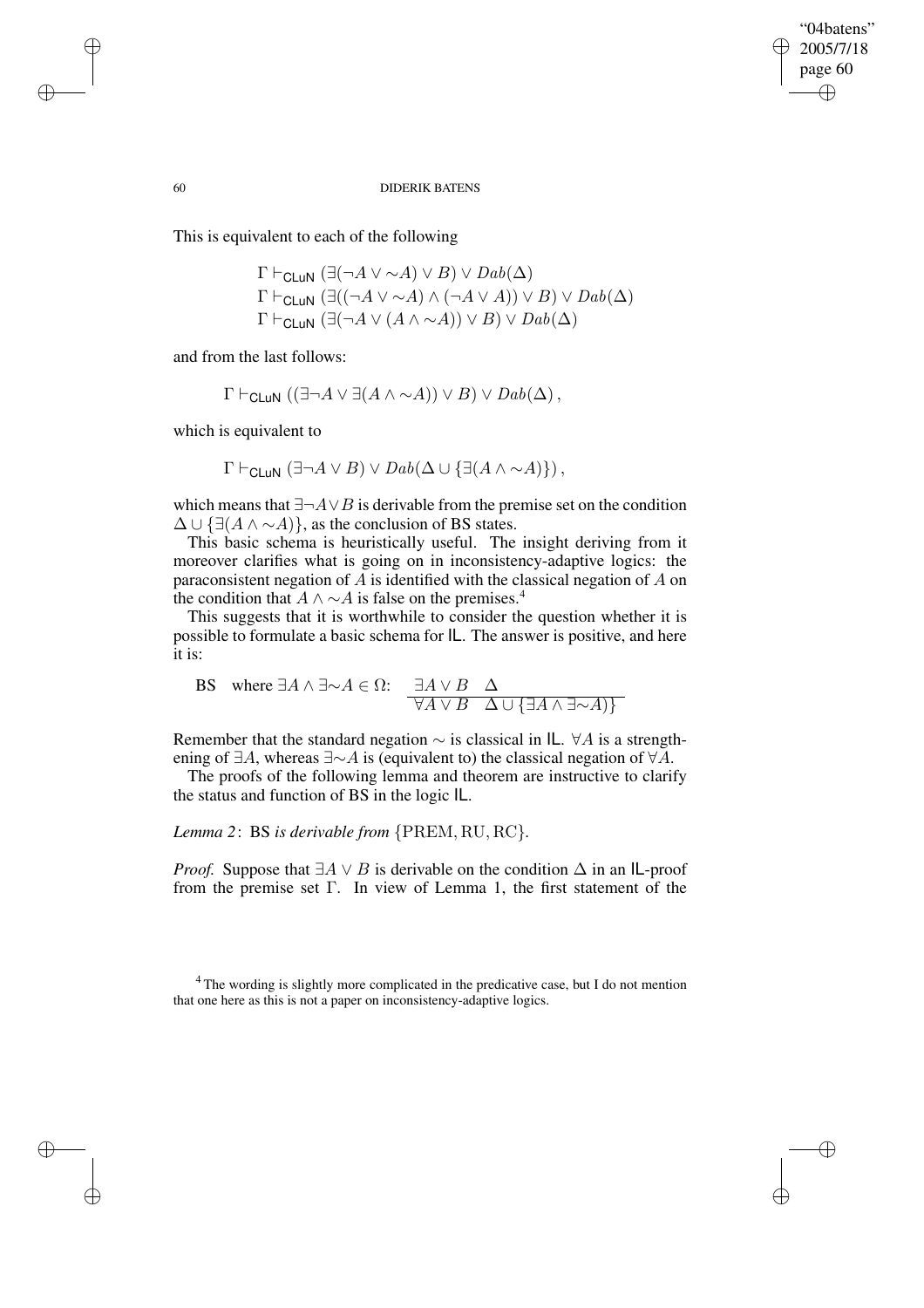### LOGIC OF INDUCTIVE GENERALIZATION 61

following list holds true. Moreover, all statements in the list are equivalent.

 $\Gamma \vdash_{\text{Cl}} (\exists A \vee B) \vee \text{D}ab(\Delta)$  $\Gamma \vdash_{\text{Cl}} ((\forall A \lor \exists A) \lor B) \lor Dab(\Delta)$  $\Gamma \vdash_{\text{Cl}} (((\forall A \lor \exists A) \land (\forall A \lor \exists \sim A)) \lor B) \lor Dab(\Delta)$  $\Gamma \vdash_{\mathsf{CL}} ((\forall A \vee (\exists A \wedge \exists \sim A)) \vee B) \vee \mathit{Dab}(\Delta))$  $\Gamma \vdash_{\text{Cl}} (\forall A \lor B) \lor \text{Dab}(\Delta \cup \{\exists A \land \exists \sim A\})$ 

In view of Lemma 1 the last statement entails that  $\forall A \lor B$  is derivable by RC on the condition  $\Delta \cup {\exists A \land \exists \sim A}$  in a proof from  $\Gamma$ .

*Theorem 1*:  $\Gamma \vdash_{\text{PREM,RU,RC}} A \text{ iff } \Gamma \vdash_{\text{PREM,RU,BS}} A$ .

*Proof.* The right–left direction is Lemma 2. For the left–right direction, suppose that B is derived on the condition  $\{\exists A_1 \land \exists \sim A_1, \ldots, \exists A_n \land \exists \sim A_n\}$ in a proof in terms of {PREM, RU, RC}. By Lemma 1,

$$
\Gamma \vdash B \lor (\exists A_1 \land \exists \sim A_1) \lor \dots \lor (\exists A_n \land \exists \sim A_n).
$$
 (1)

Let  $\Sigma$  be the set of all formulas of the form  $\forall \pm A_1 \wedge \ldots \wedge \forall \pm A_n$  in which each  $\pm$  is either  $\sim$  or nothing.<sup>5</sup> Remark that (1) is equivalent to

$$
\Gamma \vdash \bigvee(\Sigma) \supset B. \tag{2}
$$

Whence, in a proof in terms of {PREM, RU, BS}, one can obtain

i  $\bigvee(\Sigma)\supset B$  RU Ø

And in such a proof one can always obtain

 $j^1$ <br> $j^2$  $\exists A_1 \vee \forall \sim A_1$  RU <br>  $\forall A_1 \vee \forall \sim A_1$  BS {∃ $A_1 \wedge \exists \sim A_1$ }  $\widetilde{Z}$   $\forall A_1 \vee \forall \sim A_1$  BS {∃ $A_1 \wedge \exists \sim A_1$ } . . . . . . . . . . . .  $j^{2n-1}$  ∃ $A_n \vee \forall \sim A_n$  RU Ø  $\overline{G}^{2n}$   $\forall A_n \vee \forall \sim A_n$  BS  $\{\exists A_n \wedge \exists \sim A_n\}$  $\widetilde{J}^{2n+1}$   $\forall$ (∑)  $j^2, j^4, \ldots j^{2n}$ ; RU {∃A<sub>1</sub>∧ ∃∼A<sub>1</sub>,..., ∃ $A_n \wedge \exists \sim A_n$ }

and hence also

✐

✐

✐

✐

<sup>5</sup> The first  $\pm$  may represent  $\sim$  while the second represents an empty string, etc.

"04batens" 2005/7/18 page 61

✐

✐

✐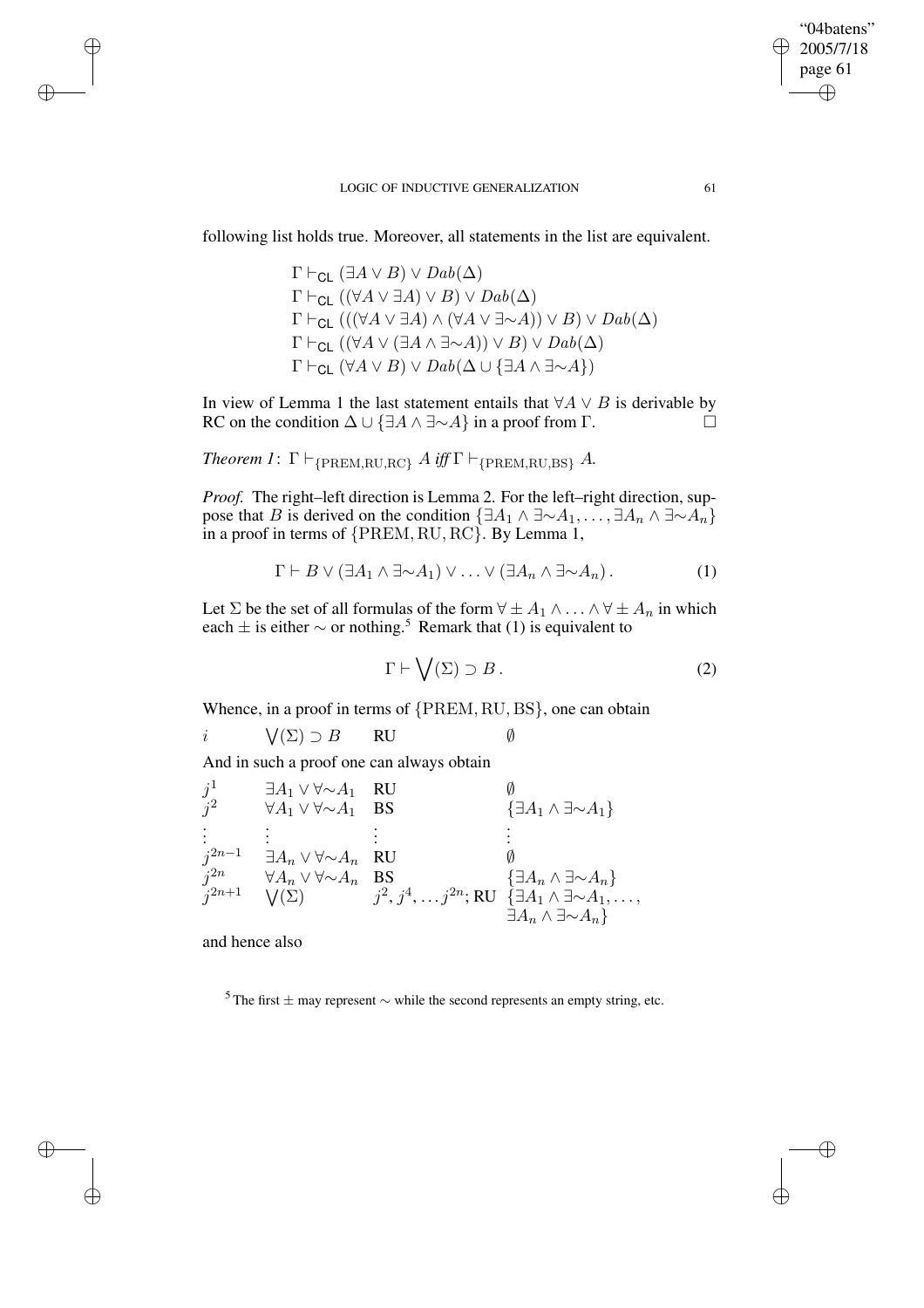✐

62 DIDERIK BATENS

$$
j^{2n+2}
$$
 B   
  $i, j^{2n+1}; \text{RU}$  { $\exists A_1 \land \exists \sim A_1, ...,$   
 $\exists A_n \land \exists \sim A_n$ }

This seems the best point to warn against the misleading symmetry of applications of BS. If  $\Gamma \vdash_{CL} \exists A$ , one can derive  $\forall A$  on the condition ( $\exists A \land \neg$  $\exists \sim A$ ) and if  $\Gamma \vdash_{\text{CL}} \exists \sim A$  one can derive  $\forall \sim A$  on the condition ( $\exists A \land \neg$ ∃∼A). For complex A, however, at best one of these derivations is sensible. Suppose indeed that A is  $\forall x (Px \supset Qx)$  and that  $\exists x \sim (Px \supset Qx)$ , or equivalently  $\exists x(Px \land \sim Qx)$ , was derived on the condition  $\emptyset$ . It is not very sensible to derive from this the formula  $\forall x(Px \land \sim Qx)$  on the condition  $\exists (Px \land \neg Qx) \land \exists \neg (Px \land \neg Qx)$ . Indeed, it is then advisable to derive  $\forall xPx$  on the condition  $\{\exists xPx \land \exists x \sim Px\}$ , to derive  $\forall \sim Qx$  on the condition  $\{\exists xQx \wedge \exists x \sim Qx\}$ , and next to derive  $\forall x(Px \wedge \sim Qx)$  on the condition  $\{\exists Px \wedge \exists \neg Px, \exists Qx \wedge \exists \neg Qx\}.$  As soon as new data lead to the derivation of, for example,  $\exists xPx \land \exists x \sim Px$ , the lines in which  $\forall xPx$  and  $\forall x(Px \land \neg Qx)$ *are* derived will be marked, as is desirable.

A further warning is required. The reader might have the impression from BS that  $\forall A$  is derivable on the condition  $\exists A \land \exists \sim A$  in a proof from  $\Gamma$  whenever ∀A is derivable on *some* condition in a proof from Γ. That this is not the case is easily seen from the following premise set:

 $\Gamma = \{ Pa \vee Qa, Pb \vee \sim Qb \}.$ 

The generalization  $\forall xPx$  may be derived from this premise set<sup>6</sup> on the condition  $\{\exists xQx \land \exists x \sim Qx, \exists xPx \land \exists x \sim Px\}$ , but it is impossible to derive it on the condition  $\{\exists xPx \land \exists x \sim Px\}$ .

Incidentally, this example illustrates that, although BS neatly expresses the idea behind the conditional rule RC of  $IL$ , the proofs in terms of  ${PREM, RU}$ , BS} are sometimes less transparent than the proofs in terms of  ${PREM, RU}$ , RC}.

|                | $Pa \vee Qa$                          | <b>PREM</b> |                                                                                  |
|----------------|---------------------------------------|-------------|----------------------------------------------------------------------------------|
| $\overline{2}$ | $Pb \vee \sim Qb$                     | <b>PREM</b> |                                                                                  |
| 3              | $\exists x Px \vee \exists x Qx$      | 1:RU        |                                                                                  |
| 4              | $\exists x Px \vee \exists x \sim Qx$ | 2; RU       |                                                                                  |
| 5              | $\forall x Px \vee \exists x Qx$      | 3:BS        | $\{\exists xQx \wedge \exists x \sim Qx\}$                                       |
| 6              | $\exists x Px$                        | 4, 5; RU    | $\{\exists xQx \wedge \exists x \sim Qx\}$                                       |
|                | $\forall x Px$                        | 6; BS       | $\{\exists xQx \wedge \exists x \sim Qx, \exists xPx \wedge \exists x \sim Px\}$ |

 $6$  Such premise sets are by no means anomalous or unusual. Often our observational criteria warrant only complex empirical data.

✐

✐

✐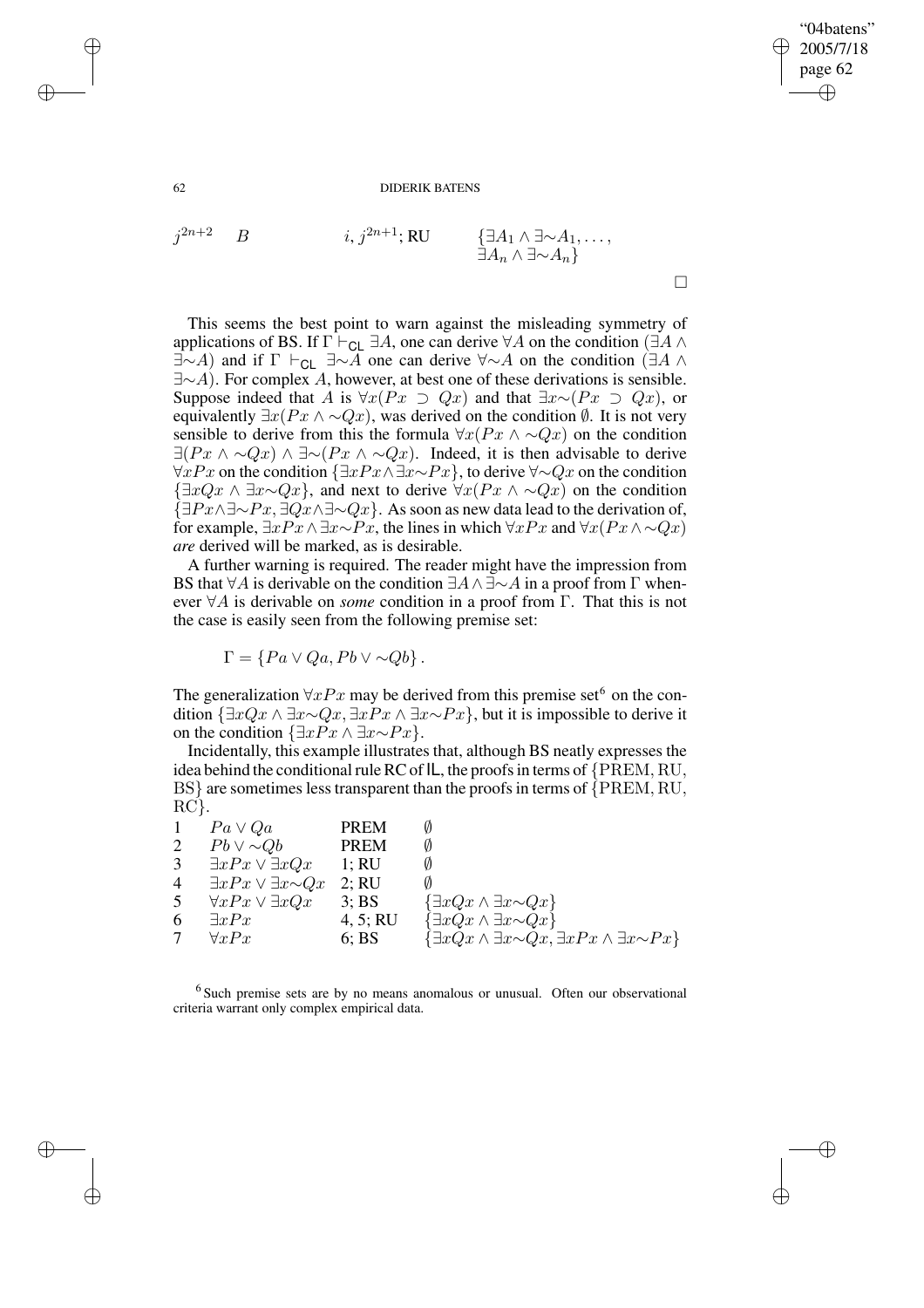### LOGIC OF INDUCTIVE GENERALIZATION 63

Compare 3–7 to:

✐

✐

✐

✐

| 3  | $\exists xPx \vee \exists xQx$ 1; RU        |          | <sub>0</sub>                                                                     |
|----|---------------------------------------------|----------|----------------------------------------------------------------------------------|
| 4  | $\exists x Px \vee \exists x \sim Qx$ 2; RU |          |                                                                                  |
| 5  | $\exists x Px$                              | 3, 4; RC | $\{\exists xQx \wedge \exists x \sim Qx\}$                                       |
| 6. | $\forall x Px$                              | 5; RC    | $\{\exists xQx \wedge \exists x \sim Qx, \exists xPx \wedge \exists x \sim Px\}$ |

## 5. *Falsification, Co-Compatibility, and Uniformity*

By a generalization I shall mean the universal closure of a purely functional formula — see [4, §3] for a justification of this restriction. A widespread truism holds it that a generalization  $\forall A$  is sustainable in view of a data set  $\Gamma$ iff (i)  $\Gamma$  entails an instance of  $\forall A$  and (ii) does not falsify  $\forall A$ .

The last example of the previous section illustrates that (i) is not necessary for  $\Gamma \vdash_{\mathsf{IL}} \forall A$ . However, (i) and (ii) are also insufficient for  $\Gamma \vdash_{\mathsf{IL}} \forall A$ . This is easily seen if one considers 'connected' abnormalities, which occur if a minimal Dab-consequence of  $\Gamma$  has more than one disjunct. The matter is illustrated by the following set of data

$$
\Gamma = \{Pa, \sim Pb, Qb, \sim Pc, \sim Qc, Qd\}
$$

from which several instances of  $\forall x (Px \supset Qx)$  are derivable and that does not falsify this generalization.

And yet  $\forall x (Px \supset Qx)$  is not an IL-consequence of Γ. Suppose that the generalization is derived on the condition  $\exists x(Px \supset Qx) \land \exists x \sim (Px \supset Qx)$ in line  $i$ . The formula

$$
(\exists x (Px \supset Qx) \land \exists x \sim (Px \supset Qx))
$$
  
 
$$
\lor (\exists x (Px \supset \sim Qx) \land \exists x \sim (Px \supset \sim Qx))
$$

is a minimal Dab-consequence of  $\Gamma$  and when it is derived, line i is marked.<sup>7</sup>

The situation may be repaired by adding (what philosophers of science call) a *positive instance* of  $\forall x (Px \supset Qx)$ . Indeed, it is easily seen that

$$
\Gamma \cup \{ Pe \wedge Qe \} \vdash_{\mathsf{CL}} \exists x (Px \supset \sim Qx) \wedge \exists x \sim (Px \supset \sim Qx)
$$

and that  $\forall x (Px \supset Qx)$  is IL-derivable from  $\Gamma \cup \{Pe \land Qe\}.$ 

 $7$ The generalization may be derived on different (related) conditions, but some of their members are disjuncts of a minimal  $Dab$ -consequence of Γ.

"04batens" 2005/7/18 page 63

✐

✐

✐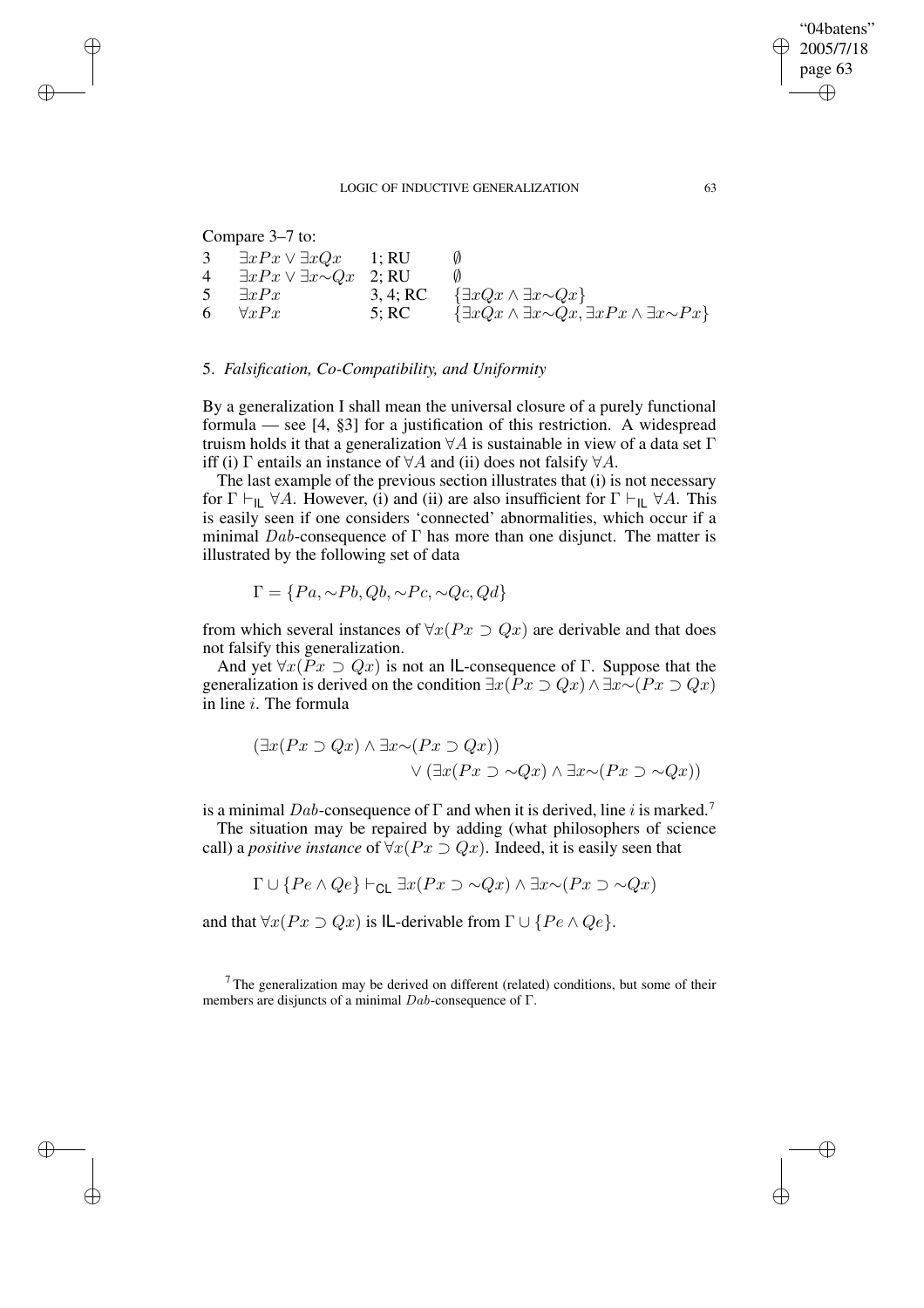## "04batens" 2005/7/18 page 64 ✐ ✐

✐

✐

### 64 DIDERIK BATENS

However, the presence of a positive instance does not in general warrant the derivability of a generalization. For example,  $\Gamma$  contains a positive instance of  $\forall x(Qx \supset \sim Px)$ , which is equivalent to  $\forall x(Px \supset \sim Qx)$ . Nevertheless  $\forall x(Qx \supset \sim Px)$  is not IL-derivable from Γ. So the conclusion is that the presence of even a positive instance together with the absence of falsification is insufficient to derive a generalization.

What is the criterion behind  $IL$ ? One might be tempted to think that it is co-compatibility, viz. that a generalization  $\forall A$  is IL-derivable from  $\Gamma$  iff  $\Delta \cup {\forall A}$  is compatible with Γ whenever the set of generalizations  $\Delta$  is compatible with Γ. Co-compatibility seems a reasonable criterion, and quite a few arguments connect it to final IL-derivability. Clearly all finally ILderivable generalizations are jointly compatible with  $\Gamma$  — they are all true in the preferred CL-models of Γ. Next, if Γ contains an instance of each member of the set of generalizations  $\{\forall A_1, \ldots, \forall A_n\}$ , then this set is incompatible with  $\Gamma$  iff  $\Gamma \vdash_{\mathsf{CL}} (\exists A_1 \land \exists \sim A_1) \lor \dots \lor (\exists A_n \land \exists \sim A_n)$ . Also, it is provable that  $\forall A$  is not co-compatible with  $\Gamma$  if  $(\exists A \land \exists \sim A) \lor (\exists B_1 \land \exists \sim A)$  $\exists \sim B_1$ ) ∨ ... ∨ ( $\exists B_n \land \exists \sim B_n$ ) is a minimal Dab-consequence of  $\Gamma$ .

And yet, while co-compatibility is obviously a necessary condition for final IL-derivability, it is not a sufficient condition for it. This is again illustrated by the last example from Section 4. Indeed, both  $\forall x Px$  and  $\forall x \sim Px$  are compatible with the premise set  $\Gamma = \{Pa \lor Qa, Pb \lor \sim Qb\}$ and  $\{\forall xPx, \forall x \sim Px\}$  is incompatible with Γ, whence  $\forall xPx$  is not cocompatible with Γ. Nevertheless  $\Gamma \vdash_{\mathsf{IL}} \forall x Px$ .

This brings us back to the original idea behind IL: the criterion for final ILderivability is uniformity, or rather absence of inductive abnormality. This criterion is interpreted somewhat differently by the two strategies. Reliability requires that finally derived formulas should be reliable with respect to the minimal Dab-consequences of the premise set. Minimal Abnormality requires that the premise set be interpreted minimal abnormally; semantically: the selected models are the minimal abnormal CL-models of the premise set.

Of course, there are other useful criteria for deciding that a generalization is not finally IL-derivable from a premise set. A first and obvious criterion is that the generalization is falsified by the premises. A second criterion is connected abnormalities (which may be seen as a form of connected falsification), which was discussed in the present section. A special case of this criterion is lack of information. Consider any data set  $\Gamma$  in which the (unary) predicate S does not occur. As  $\exists x Sx \lor \exists x \sim Sx$  is derivable from Γ,  $\forall x Sx \lor \forall x \sim Sx$  can be derived on the condition  $\{\exists x Sx \land \exists x \sim Sx\}$  in a proof from Γ, and as this line cannot possibly be marked,  $\forall x Sx \lor \forall x \sim Sx$  is finally derivable from Γ. This is very reasonable. As Γ provides no information about  $S$ , we suppose S to display no abnormalities. However, neither  $\forall x Sx$  nor  $\forall x \sim Sx$  is finally derivable from this Γ, as desired.

✐

✐

✐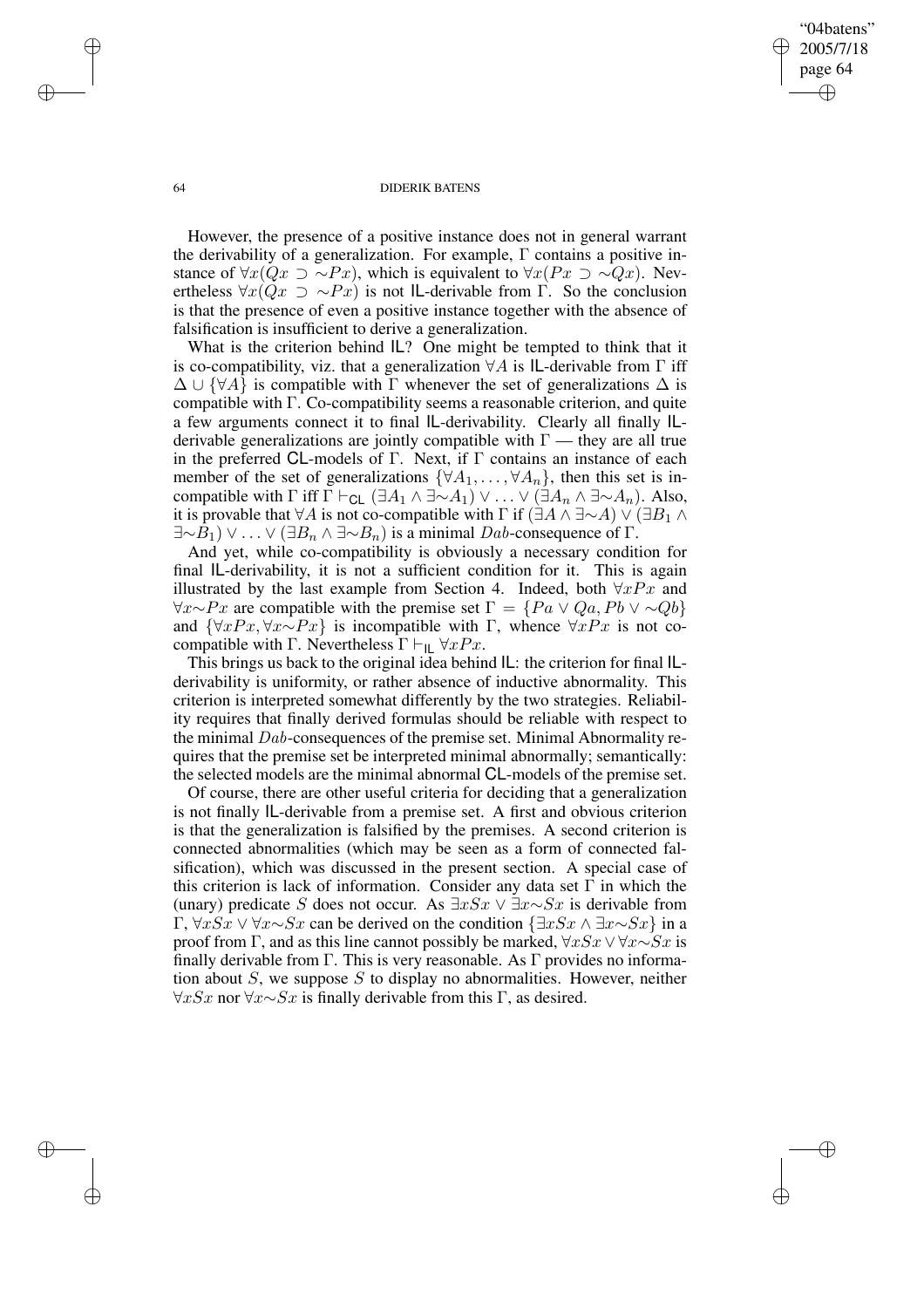### LOGIC OF INDUCTIVE GENERALIZATION 65

## 6. *Evoked Tests*

We have seen that neither  $\forall x (Px \supset Qx)$  nor  $\forall x (Px \supset \sim Qx)$  are finally IL-derivable from the premise set

$$
\Gamma = \{Pa, \sim Pb, Qb, \sim Pc, \sim Qc, Qd\}.
$$

because

✐

✐

✐

✐

$$
(\exists x (Px \supset Qx) \land \exists x \sim (Px \supset Qx))
$$
  
 
$$
\lor (\exists x (Px \supset \sim Qx) \land \exists x \sim (Px \supset \sim Qx))
$$
 (3)

is a minimal Dab-consequence of Γ. This disjunction evokes the question:<sup>8</sup> Which of the two abnormalities is the case? And this question implies:  $?$ { $Qa, \sim Qa$ } (is  $Qa$  the case or is  $\sim Qa$  the case?).

If empirical (observational or experimental) means are available to answer this question, the question may be called a *test*. Depending on its outcome, the main question (whether the first or the second disjunct of (3) is the case) is at once settled. Whichever the outcome, the effect on the IL-consequences of the thus extended premise set is dramatic. If the answer is  $Qa$ , the answer to the main question is

$$
\exists x (Px \supset \sim Qx) \land \exists x \sim (Px \supset \sim Qx). \tag{4}
$$

When  $Qa$  is added as a new premise and (4) is derived, (3) is not any more a minimal Dab-formula. Hence  $\forall x (Px \supset \sim Qx)$  is falsified and  $\forall x (Px \supset Qx)$  is finally derivable from the premises. If the answer is ∼ $Qa$ , the first disjunct of (3) is derivable (and is the answer to the main question),  $\forall x (Px \supset Qx)$  is falsified and  $\forall x (Px \supset \sim Qx)$  is finally derivable from the premises.

The two generalizations considered in the previous example are closely connected: the *implicantia* are identical and the *implicata* are contradictories. There is no need for such connection between the disjuncts of Dabformulas, as appears from the following example.

$$
\Gamma = \{Pa, Qa, \sim Ra, \sim Pb, \sim Qb, Rb, Pc, Rc, Qd, \sim Pe\}
$$

Both  $\forall x (Px \supset Qx)$  and  $\forall x (Rx \supset \sim Qx)$  are compatible with Γ, but neither of them is IL-derivable because

 $8$ I use question evocation in the technical sense of [13] and [14]. Similarly for implied questions — see later in the text.

"04batens" 2005/7/18 page 65

✐

✐

✐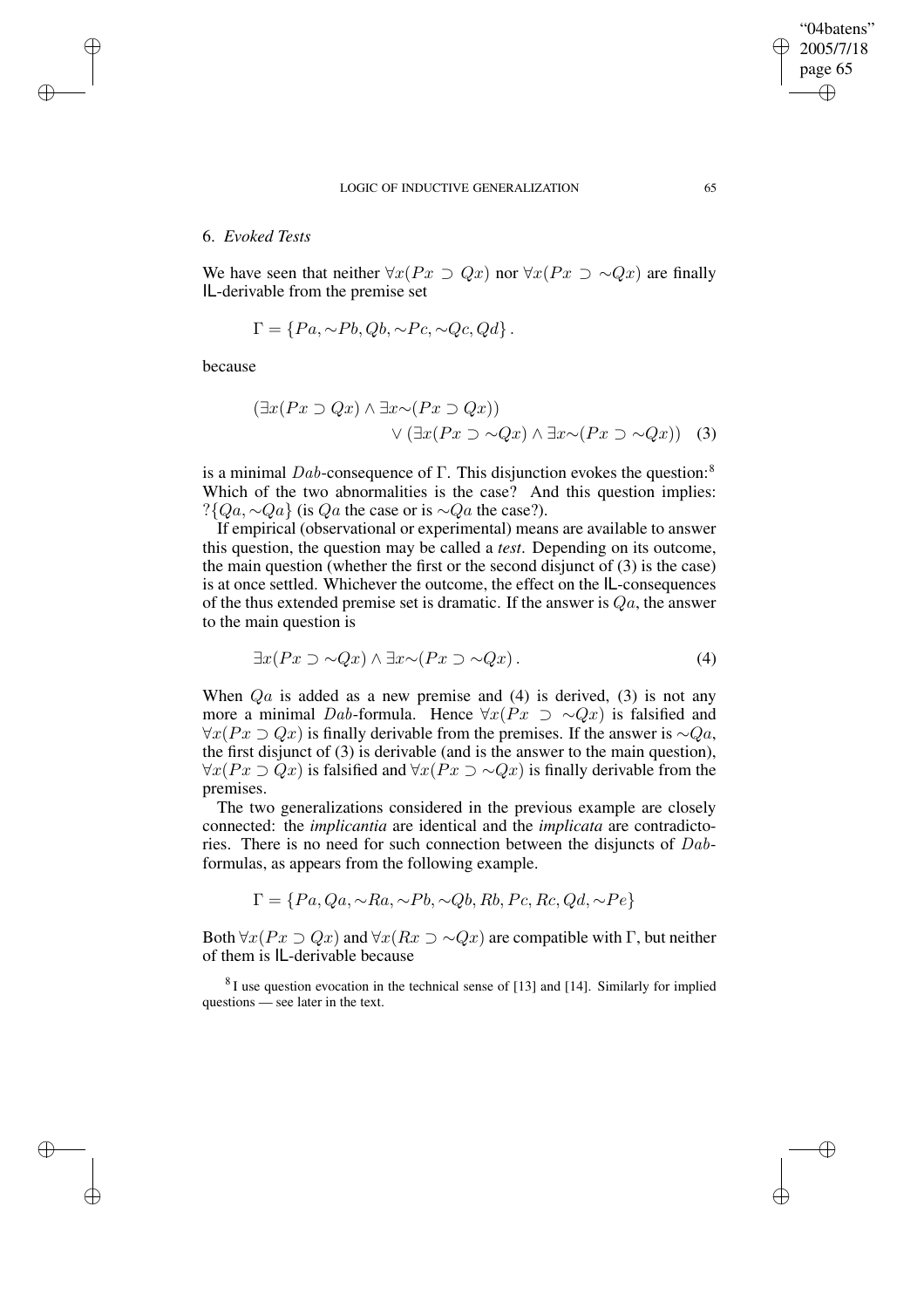"04batens" 2005/7/18 page 66 ✐ ✐

✐

✐

66 DIDERIK BATENS

$$
(\exists x (Px \supset Qx) \land \exists x \sim (Px \supset Qx))
$$
  
 
$$
\lor (\exists x (Rx \supset \sim Qx) \land \exists x \sim (Rx \supset \sim Qx))
$$

is a minimal  $Dab$ -consequence of  $\Gamma$ .

By the same reasoning as in the previous example,  $\Gamma$  evokes the question which of the two disjuncts of the *Dab*-formula is true, and this question implies ?{ $Qc, \sim Qc$ } in view of the premises Pc and Rc. If the latter is a test (can be answered by empirical means), each of its direct answers will falsify one of the generalizations and will make the other generalization ILderivable.

The effect of the considered tests is the following. There is a minimal  $Dab$ consequence of the premises that prevents the derivation of two generalizations. As a result of the outcome of the test, one disjunct of the Dab-formula becomes CL-derivable. The effect of this is that one of the considered generalizations is falsified, and that the other generalization becomes finally ILderivable from the extended premise set. If the minimal Dab-formula counts more disjuncts, several tests may be needed, but the effect is the same. So the tests are directed towards increasing the derivable generalizations; they are generative (in a weak sense, however: as discussed here, they do not lead to the development of new concepts).

Obviously, the generalization that becomes finally derivable as an effect of a test may later be falsified by new data. And nothing prevents one from 'trying to falsify' the generalization by performing further tests. However, it is important to realize that the function of such tests is different from the function of the considered test ?{ $Qc, \sim Qc$ }. Suppose that, in the last example, the test led to the final derivability (from the extended Γ) of  $\forall x (Px \supset Qx)$ . Attempts to falsify this generalization may establish its falsehood, but need not have a generative effect.

Two further comments seem useful in connection with the last example. The first concerns the derivability of a weakening of a falsified generalization. Suppose again that the test ?{ $Qc, \sim Qc$ } was performed and led to the answer  $Qc$ . As we have seen  $\forall x(Rx \supset \sim Qx)$  is then falsified. However,  $\forall x((Rx \land \sim Px) \supset \sim Qx)$  is still IL-derivable from the extended premise set. The idea was of course already present in [11]: if a generalization<sup>9</sup> is

 $\rightarrow$ 

 $\rightarrow$ 

✐

 $9$  Popper would of course have preferred that this statement be phrased about theories, but the application of IL with respect to theories cannot be discussed in the present paper. By present lights, two main issues are involved: (i) a theory should organize a domain of knowledge in a concise and coherent way, and, more importantly, (ii) every derivable generalization evokes an explanation question. The answer to the explanation question will nearly always require the development of new concepts, and it is this point which cannot be discussed here.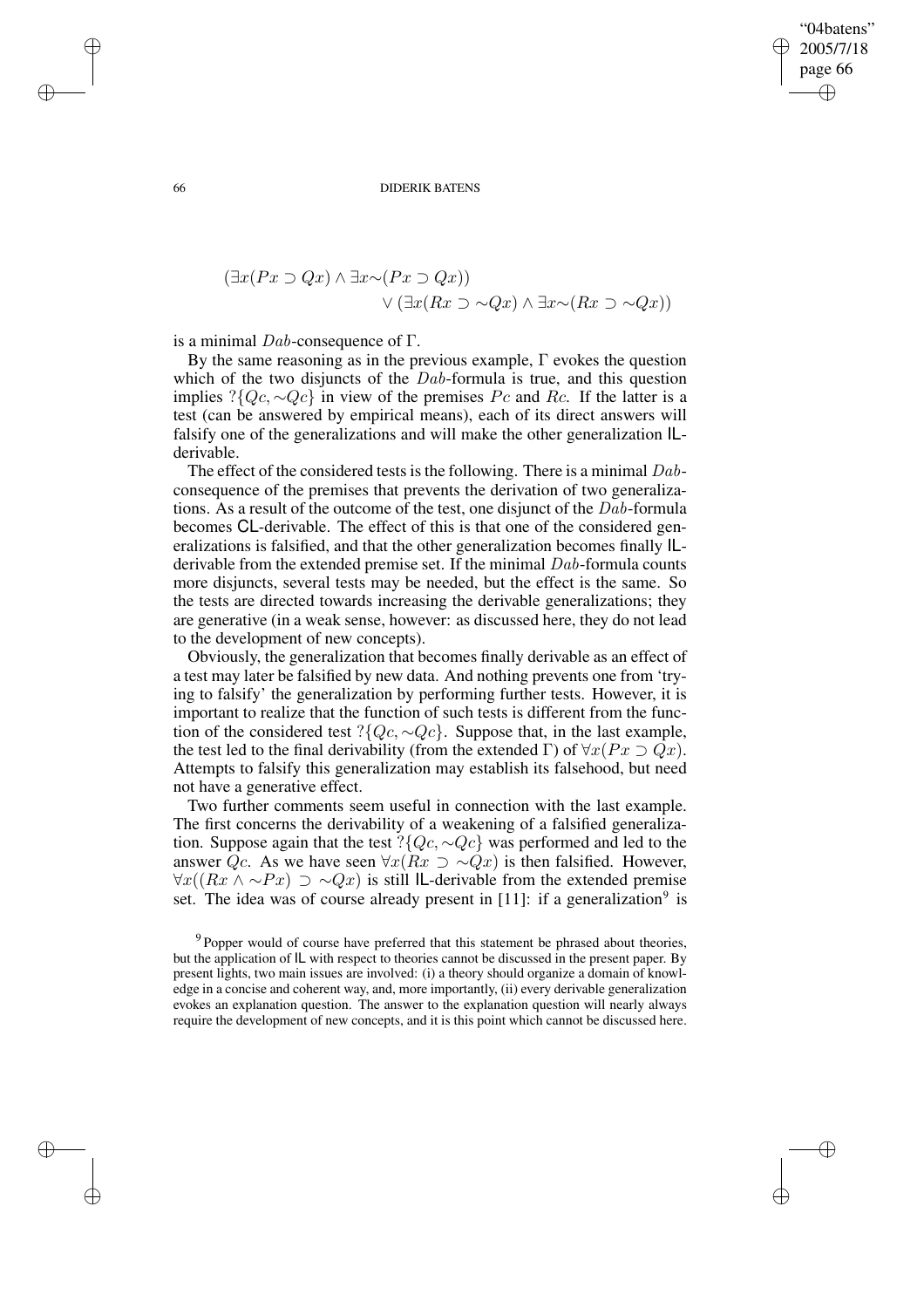### LOGIC OF INDUCTIVE GENERALIZATION 67

falsified, one moves to a next most interesting (most falsifiable) generalization.

The second comment is intended to avoid a possible misunderstanding. The tests that were discussed before are directed at deciding which disjunct of a minimal Dab-formula holds true, and thus at generating new generalizations (in making them derivable). This may lead some readers to the impression that the tests evoked by IL are directed at keeping the gathering of new empirical evidence minimal; a poor data set, they might think, warrants that many generalizations are derivable. This impression is mistaken. First of all, the IL-consequences of a premise set evoke other tests as well — see below. Next, if no data about certain predicates or about the connection between certain predicates are available, no generalization will be IL-derivable about those predicates or about their connection. The first example of this section illustrates that very well. Thus IL evokes questions, and hopefully tests, about undocumented predicates and undocumented connections between predicates. It is correct that, in doing so, IL follows a certain policy, viz. to locate abnormalities and thus to eliminate other suspected abnormalities. But this is by no means a bad policy, even from a Popperian point of view. The policy comes down to an attempt to *reduce known problems*: one knows that either  $\forall x (Px \supset Qx)$  or  $\forall x (Rx \supset \sim Qx)$  is problematic, and it is possible to perform a test that identifies one of them as problematic. In other words, the evoked tests are bound to successfully falsify certain generalizations. Even for those who consider falsification to be the path of science, it is sensible to perform first those tests that are bound to be successful falsifiers.

Let us now consider another kind of test that is evoked by IL. Consider the premise set (from Section 4)

 $\Gamma = \{Pa \vee Qa, Pb \vee \sim Qb\}$ 

from which follows

$$
\exists x Px \lor (\exists x Qx \land \exists x \sim Qx)
$$

and hence also

 $\rightarrow$ 

 $\rightarrow$ 

✐

✐

$$
\forall x P x \lor ((\exists x Q x \land \exists x \sim Q x) \lor (\exists x P x \land \exists x \sim P x)), \tag{5}
$$

whence ∀xPx is derivable on the condition (∃xQx ∧ ∃x∼Qx) ∨ (∃xPx ∧  $\exists x \sim Px$ ) in a proof from  $\Gamma$ .

Incidentally, allow me to stress that such premise sets are by no means anomalous or unusual. Often our observational criteria warrant only complex empirical data.

"04batens" 2005/7/18 page 67

✐

✐

✐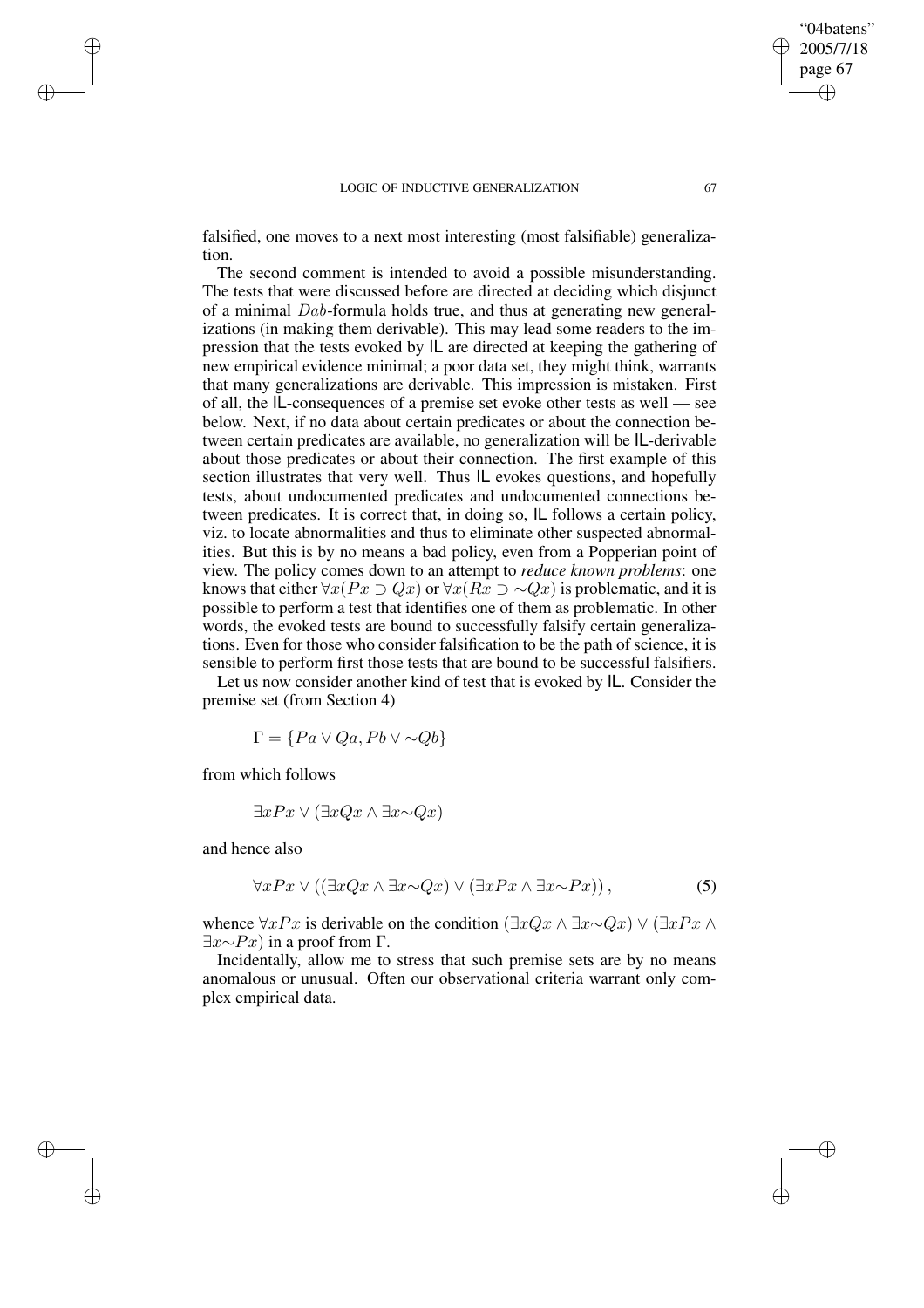## "04batens" 2005/7/18 page 68 ✐ ✐

✐

✐

### 68 DIDERIK BATENS

Remark that (5) evokes the following question

$$
?\{\forall xPx, \exists xQx \land \exists x \sim Qx, \exists xPx \land \exists x \sim Px\}
$$

and that this (main) question entails each of ?{∀xPx, ∼∀xPx}, ?{∃xQx ∧  $\exists x \sim Qx, \sim (\exists xQx \land \exists x \sim Qx) \}$  and  $?\{\exists xPx \land \exists x \sim Px, \sim (\exists xPx \land \exists x \sim Px)\}.$ This means, for example, that questions about the P-hood of arbitrary objects are derivable.

Most often, (5) will not occur in the proof. What will occur is the formula  $\forall xPx$  derived on the condition  $(\exists xQx \land \exists x \sim Qx) \lor (\exists xPx \land \exists x \sim Px)$ . However, this is an *implicit disjunction*, as the formula is derivable on the condition just in case (5) is derivable from the premise set (see Lemma 1).

In view of the data, the main question will lead (in one or more steps) to such questions as ? $\{Pa, Qa\}$ , ? $\{Pb, \sim Qb\}$ , ? $\{Pa, \sim Pa\}$ , etc. If the questions can be answered by empirical means, it will depend on the outcomes of the tests which further questions are evoked.

Where, in the earlier examples, the main questions are evoked directly by the presence of a disjunction of abnormalities in the proof, the present main question is evoked by a disjunction that is implicitly present, viz. in the form of a formula with a non-empty condition. Where, in the earlier examples a test led necessarily to a falsification of one of the generalizations involved, this is not the case for the tests that are possibly derived from the main question of the last example.

There is a further important distinction between the previous examples and the present one. In order to establish that  $\forall xPx$  is finally  $|L^r$ -derived from the premise set  $\Gamma$  (on the line in which it is derived on the aforementioned condition), it is sufficient to establish that neither  $\exists x Qx \land \exists x \sim Qx$ nor  $\exists x Px \land \exists x \sim Px$  is a disjunct of a minimal  $Dab$ -consequence of  $\Gamma$ .<sup>10</sup>

Remark that we are here dealing with a different question than before and that the question is evoked by a different disjunction, viz. the metalinguistic disjunction: either at least one of  $\{\exists xQx \land \exists x \sim Qx, \exists xPx \land \exists x \sim Px\}$  is unreliable (is a member of  $U(\Gamma)$ ) or  $\forall A$  is finally derivable from  $\Gamma$ .

To show that both abnormalities are reliable with respect to  $\Gamma$  is possible by the computational approach to adaptive logics presented in [3] and [5].<sup>11</sup> I cannot discuss the matter in the present paper, but the idea is that, in order to establish that a consequence derived on a non-empty condition  $\Delta$  has been finally derived, one has to show that  $Dab(\Delta)$  is not CL-derivable from the premises. This is warranted if the procedure stops without the  $Dab(\Delta)$  being

<sup>10</sup> The situation is slightly more complicated but similar for  $\mathsf{IL}^m$ .

 $\rightarrow$ 

 $\rightarrow$ 

✐

 $11$  In those papers, the approach is discussed for inconsistency-adaptive logics, but it can easily be transferred to IL.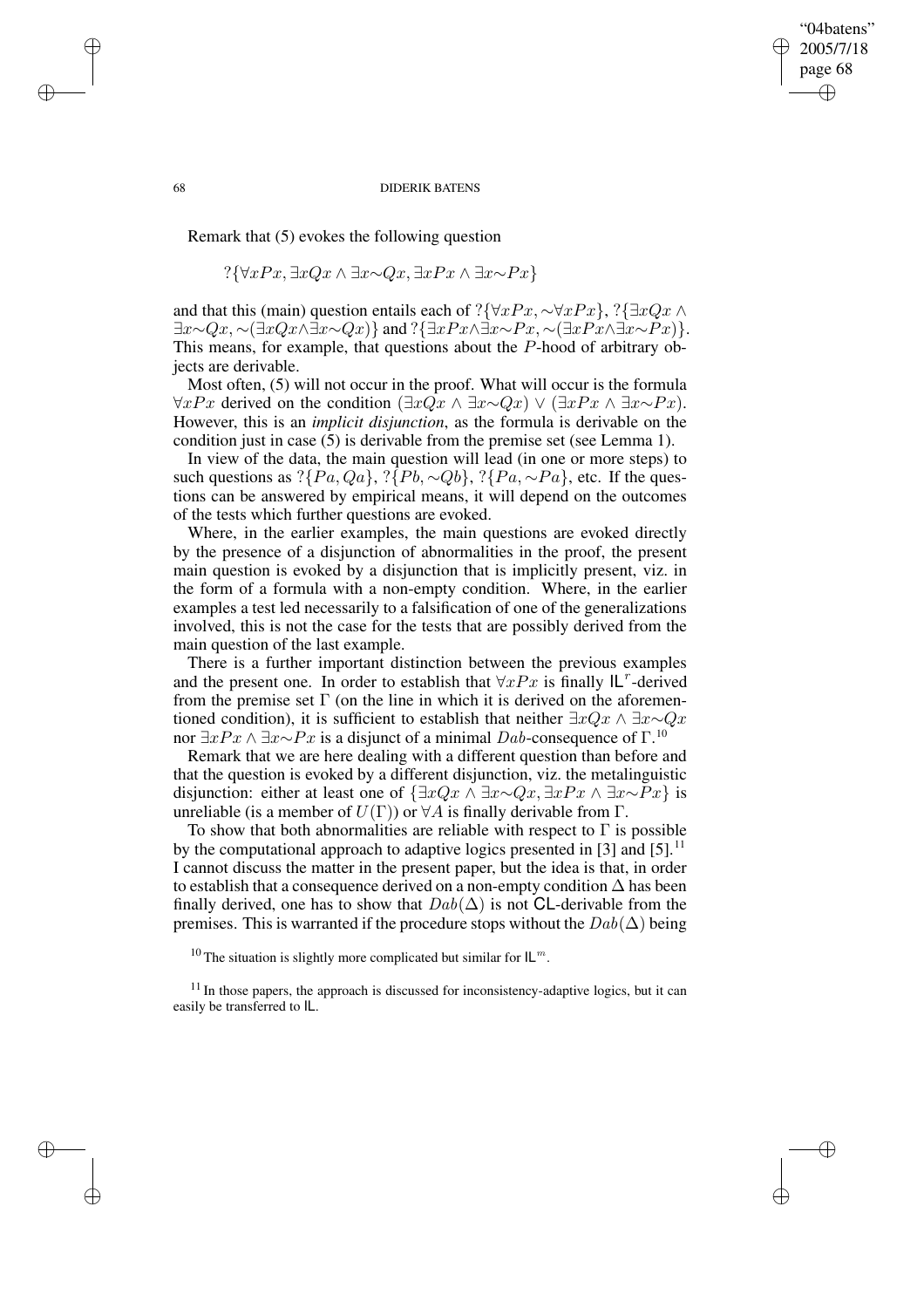### LOGIC OF INDUCTIVE GENERALIZATION 69

derived, or if the disjunction is derived on a  $\Theta$  and the procedure leads to a derivation of  $Dab(\Theta)$  on the empty condition.

Before closing this section, a further point requires attention. It is one thing that tests are evoked, it is a different thing which tests are actually performed. The latter will partly depend on economic considerations, but I have a different point in mind. Independently of the premises, a researcher may have certain reasons to consider some generalization as plausible or implausible — such reasons are considered in the next section. If, in the last example, the researcher considers  $\forall xPx$  implausible, this will provide a good reason to perform those tests that are likely to falsify the generalization.

## 7. *Evoked Conjectures – the Idea*

 $\rightarrow$ 

 $\rightarrow$ 

✐

✐

Not all questions can be answered by empirical means. The matter is related to the fact that the conclusion drawn from tests depends partly on certain theoretical assumptions. This problem strikingly surfaces when 'theoretical predicates' occur in the generalizations, or, more generally, when certain questions cannot be answered by empirical means.

Suppose that a Dab-formula

$$
(\exists A_1 \wedge \exists \sim A_1) \vee \ldots \vee (\exists A_n \wedge \exists \sim A_n)
$$

was derived and that it cannot be (further) reduced by tests, or that the tests to reduce the Dab-formula are judged too expensive. The premises still evoke the question ? $\{(\exists A_1 \land \exists \sim A_1), \ldots, (\exists A_n \land \exists \sim A_n)\}.$ 

At this point a researcher may have reasons to consider one of the abnormalities as true, thus freeing the other abnormalities from suspicion. Alternatively, the researcher may have a reason to conjecture that one of the generalizations  $\forall A_i$  is true. Such a conjecture obviously contradicts the corresponding abnormality, in that  $\forall A_i \vdash_{\text{CL}} \sim (\exists A_i \land \exists \sim A_i)$ , and hence reduces the Dab-formula to a shorter one.

The reasons mentioned in the previous paragraph may be of different kinds. It may happen that some information is originally not seen as relevant for solving a certain problem, but turns out relevant later. The researcher may be interested in a certain set of generalizations, say delineated in terms of a set of predicates, but as the derivation proceeds, find out that knowledge in terms of other predicates is indeed relevant. In such cases, new premises may be brought in. This boils down to the fact that the premise set  $\Gamma$  is replaced by a superset  $\Gamma'.$ 

Two other kinds of reasons are more interesting at this point. First of all, the researcher may rely on personal constraints to blame a certain abnormality rather than the others, or to consider one of the connected generalizations,

"04batens" 2005/7/18 page 69

✐

✐

✐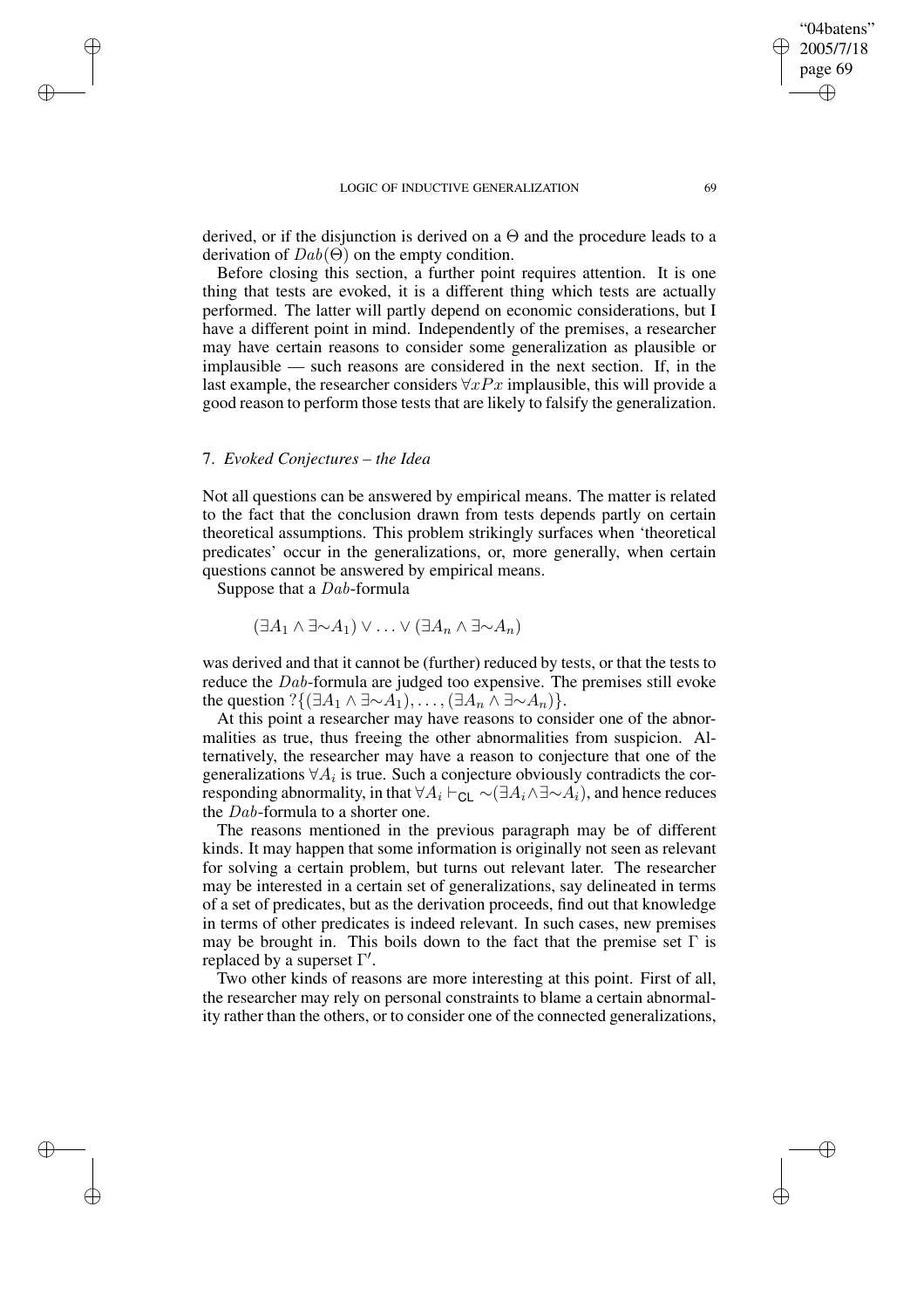"04batens" 2005/7/18 page 70 ✐ ✐

✐

✐

### 70 DIDERIK BATENS

 $\forall A_1, \ldots, \forall A_n$ , as the most plausible conjecture. Also, a careful study of the data and the Dab-formula in relation with theories from other domains, may provide a reason to make a choice between the abnormalities or between the connected generalizations. For example, even if the data do not falsify that a person's character is dependent on his or her blood group, such a dependency seems implausible because one's character is apparently a result of one's previous experiences and social interactions and not of some physiological properties.

What is going on here is that one stumbles upon a problem — Which disjunct or disjuncts of the  $Dab$ -formula are likely to be true or false? — and that this problem may be solved, or partially solved, outside the context in which one is deriving generalizations and ensuing predictions. The problem may be solvable by available knowledge that was originally not seen as relevant, or by a certain conjecture that relies on the researcher's views or that is arrived at by considering the involved abnormalities and generalizations in relation to other knowledge. The kind of moves we are considering can be seen as ways to *narrow down suspicion* in premise sets that display abnormalities (in that Dab-formulas are derivable from them).

Inductive generalizations that are derived by IL are conjectures in the sense that new evidence may falsify them. The abnormalities or generalizations introduced in order to narrow down suspicion are conjectures of a different kind. The data in themselves do not provide reasons to accept them; they are introduced for different reasons, which are related to the researcher's theoretical insights and world view. Henceforth I shall reserve "conjecture" for the latter kind (as I implicitly did in some previous passages as well).

We have seen that conjectures are introduced in order to narrow down the suspicion that is revealed by a minimal Dab-formula and pertains to all disjuncts of the formula. Given the specific form of the question, viz.  $?{\{\exists A_1 \wedge \exists \sim A_1), \ldots, (\exists A_n \wedge \exists \sim A_n)\}}$ , there seem to be two candidates for conjectures:  $\exists A_i \land \exists \sim A_i$  and  $\sim (\exists A_i \land \exists \sim A_i)$ . A little reflection reveals that the second form is the right one. Suppose indeed that one introduces the conjecture  $\exists A_1 \land \exists \sim A_1$ , but that new data become available and that  $\exists A_2 \land \exists \sim A_2$  is derived from them. If the conjecture had not been introduced, the new data would free all  $\exists A_i \land \exists \neg A_i$  (1 ≤ i ≤ n; i ≠ 2) from suspicion, including  $\exists A_1 \land \exists \sim A_1$ . But if the conjecture  $\exists A_1 \land \exists \sim A_1$  was introduced, no new data can possibly free it from being suspect. So if conjectures have the form  $\exists A_i \wedge \exists \sim A_i$ , they introduce a problem rather than solving one.

Unlike the premises, including those that were not originally seen as relevant, conjectures have to be introduced in a *defeasible* way. Suppose indeed that one simply adds to the premises the conjecture  $\sim (\exists x (Px \supset Qx) \land$  $\exists x \sim (Px \supset Qx)$ , which is equivalent to  $\forall x (Px \supset Qx) \vee \forall x (Px \wedge \sim Qx)$ .

 $\rightarrow$ 

 $\rightarrow$ 

✐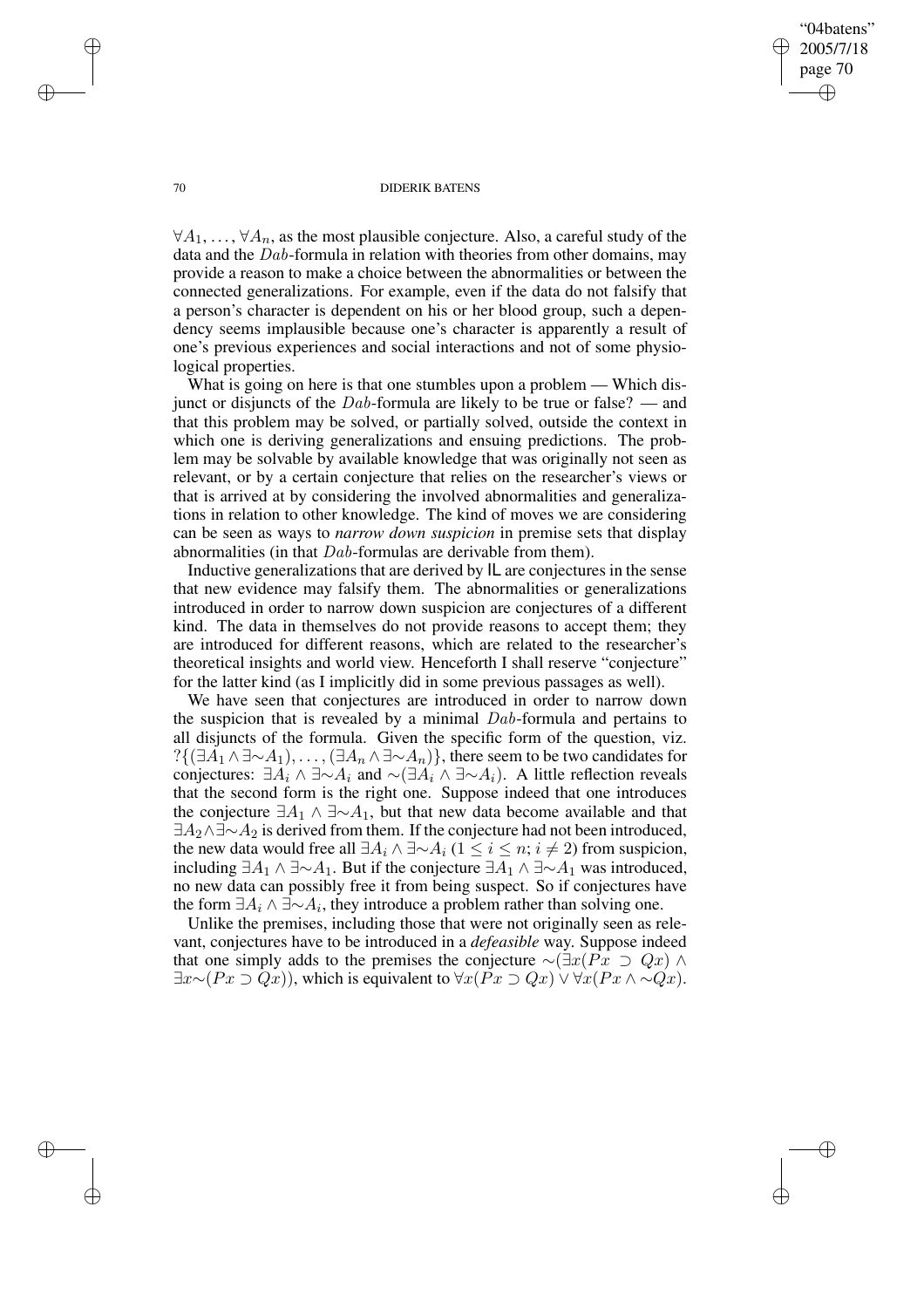New data (or even the old ones) may falsify both generalizations,  $12$  and the result would be a trivial premise set. So conjectures will be introduced in a defeasible way, that is, with a certain plausibility which does not make them immune for new data.<sup>13</sup> Remark that the difficulty cannot arise in connection with generalizations that are derived by IL from the data. If the premise set is extended and a derived generalization is falsified, the generalization is simply not derivable any more from that point on — the line at which it is derived will be marked from that stage on as an effect of the marking definition. The technicalities concerning the defeasible introduction of conjectures will be discussed in the next section.

Having provided a researcher with the possibility to introduce defeasible conjectures, a further point still has to be brought up. A conjecture is clearly introduced because it is plausible (for reasons that do not depend on the data). Plausibility clearly comes in degrees; some conjectures may be considered as more plausible than others. In the subsequent section, I shall write  $\Diamond \sim (\exists A \land \exists \sim A)$  for a very plausible conjecture,  $\Diamond \Diamond \sim (\exists A \land \exists \sim A)$  for a somewhat less plausible one, and so on. For the sake of generality, I shall abbreviate  $\sim (\exists A \land \exists \sim A)$  preceded by i diamonds as  $\Diamond^i \sim (\exists A \land \exists \sim A)$ , and this will express a higher plausibility (or priority or what have you) as i is smaller.

## 8. *Evoked Conjectures – the Logic*

 $\rightarrow$ 

 $\rightarrow$ 

✐

✐

I shall handle conjectures by combining the adaptive logics  $IL^r$  and  $IL^m$ with the adaptive logics  $T^{sr}$  and  $T^{sm}$  from [9]. In the present paper, the latter will handle prioritized premises of the form  $\Diamond^i \sim (\exists A \land \exists \sim A)$ . Each of  $T^{sr}$  and  $T^{sm}$  may be seen as an infinite sequence of adaptive logics that all have the same structure — the first member suitably handles premises of the form  $\Diamond A$ , the second premises of the form  $\Diamond^2 A$ , etc. This is why the prioritized adaptive logic, if phrased as a single system, has a *sequence* of sets of abnormalities.

The lower limit logic will be called  $T - i$  ti is a particular predicative extension of the propositional modal logic T. Let  $\mathcal{L}^M$  be the result of extending  $\mathcal L$ with the modalities in the standard way. Let  $S$  be the set of sentential letters,

 $12$  If the premises consist of data only, it is decidable whether the old data falsify a generalization. The matter becomes more difficult, however, in the presence of background knowledge (see [7]) or conjectures.

<sup>13</sup> This highlights in a different way the problem that would arise if conjectures of the form  $\exists A \wedge \exists \sim A$  were allowed even with a certain plausibility: no possible extension of the data set could possibly falsify them, and hence we would be stuck with them forever.

"04batens" 2005/7/18 page 71

✐

✐

✐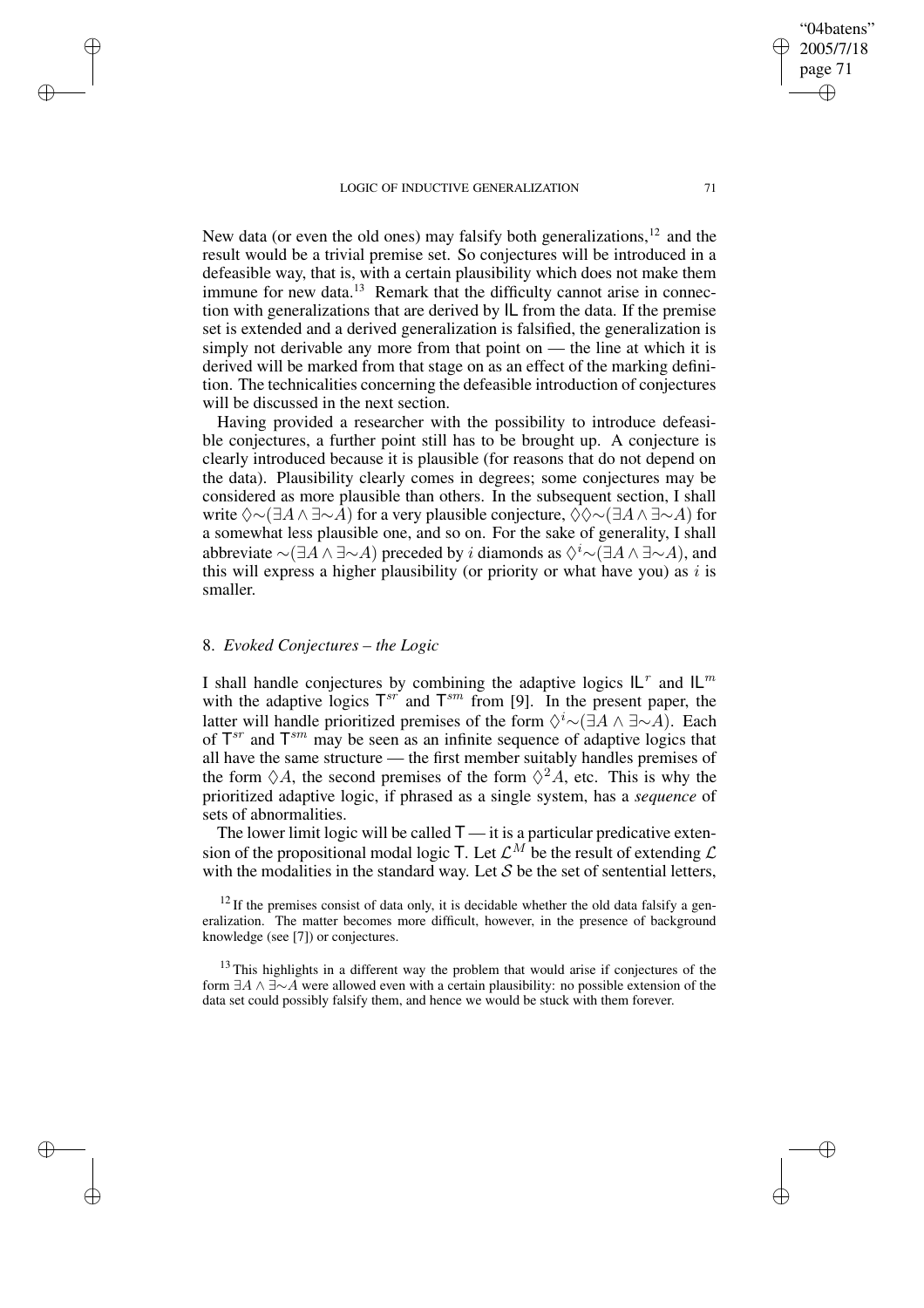"04batens" 2005/7/18 page 72 ✐ ✐

✐

✐

### 72 DIDERIK BATENS

C the set of individual constants, and  $\mathcal{P}^r$  ( $r > 0$ ) the set of predicative letters of rank r. The pseudo-language  $\mathcal{L}^{M+}$  is obtained by extending  $\mathcal{L}^{M}$  with a set of pseudo-constants  $\mathcal{O}$ , which has at least the cardinality of the largest model one wants to consider. The function of  $\mathcal O$  is to simplify the clauses for the quantifiers; it is not specific for modal logic — see, for example, the semantics for the non-modal  $\overline{P}$  in [8].

A T-model M is a quintuple  $\langle W, w_0, R, D, v \rangle$  in which W is a set of worlds,  $w_0 \in W$  the real world, R a binary relation on W, D a non-empty set and  $v$  an assignment function. The accessability relation  $R$  is reflexive. The assignment function  $v$  is defined by:

- C1.1  $v : \mathcal{S} \times W \mapsto \{0, 1\}$
- C1.2  $v : (\mathcal{C} \cup \mathcal{O}) \times W \mapsto D$
- C1.3  $v : \mathcal{P}^r \times W \mapsto \mathcal{P}(D^r)$  (the power set of the r-th Cartesian product of  $D$ )

The valuation function  $v_M : \mathcal{W}^{M+} \times W \mapsto \{0, 1\}$ , determined by the model  $M$  is defined by:

- C2.1 where  $A \in S$ ,  $v_M(A, w) = v(A, w)$ <br>C2.2  $v_M(\pi^r \alpha_1 \dots \alpha_r, w) = 1$  iff  $\langle v(\alpha_1, w) \rangle$
- C2.2  $v_M(\pi^r\alpha_1 \dots \alpha_r, w) = 1$  iff  $\langle v(\alpha_1, w), \dots, v(\alpha_r, w) \rangle \in v(\pi^r, w)$
- C2.3  $v_M(\alpha = \beta, w) = 1$  iff  $v(\alpha, w) = v(\beta, w)$ <br>C2.4  $v_M(\sim A, w) = 1$  iff  $v_M(A, w) = 0$
- C2.4  $v_M(\sim A, w) = 1$  iff  $v_M(A, w) = 0$ <br>C2.5  $v_M(A \vee B, w) = 1$  iff  $v_M(A, w) = 0$
- C2.5  $v_M(A \vee B, w) = 1$  iff  $v_M(A, w) = 1$  or  $v_M(B, w) = 1$ <br>C2.6  $v_M(\exists \alpha A(\alpha), w) = 1$  iff  $v_M(A(\beta), w) = 1$  for at least or
- C2.6  $v_M(\exists \alpha A(\alpha), w) = 1$  iff  $v_M(A(\beta), w) = 1$  for at least one  $\beta \in C \cup \mathcal{O}$ <br>C2.7  $v_M(\Diamond A, w) = 1$  iff  $v_M(A, w') = 1$  for at least one w' such that C2.7  $v_M(\Diamond A, w) = 1$  iff  $v_M(A, w') = 1$  for at least one w' such that  $Rww'.$

The other logical symbols are defined in the usual way. A  $\mathsf{T}\text{-model}$  M verifies  $A \in W^M$  iff  $v_M(A, w_0) = 1$ . A is T-valid iff it is verified by all T-models.

It may be helpful to mention that the semantics may be rephrased in terms of a function d that assigns to each  $w \in W$  its domain  $d(w) = \{v(\alpha, w) \mid$  $\alpha \in \mathcal{C} \cup \mathcal{O}$ . If this is done, C1.3 is equivalent to " $v : \mathcal{P}^r \times W \mapsto$  $\varphi((d(w))^r)$ ". Remark also that the value of modal predicative expressions depends on the values of the pseudo-constants and constants, and not on the objects of the domain. Thus the value of  $v_M(\Diamond Pa, w)$  is determined by the values of  $v(a, w')$  and  $v(P, w')$  for those w' for which  $Rww'$ . As a result, the Barcan formula is T-valid. See [9] for the possibility to rephrase the semantics as a counterpart semantics.

Consider an adaptive logic defined by lower limit logic T, the set of abnormalities  $\Omega^1 = \{ (\exists A \land \exists \sim A) \land \Diamond \sim (\exists A \land \exists \sim A) \mid A \in \mathcal{F}^\circ \}$  and either the Reliability strategy or the Minimal Abnormality strategy. This logic interprets a set of premises as normal as possible with respect to the specific abnormalities. Consider, for example, a premise set comprising non-modal

 $\rightarrow$ 

 $\rightarrow$ 

✐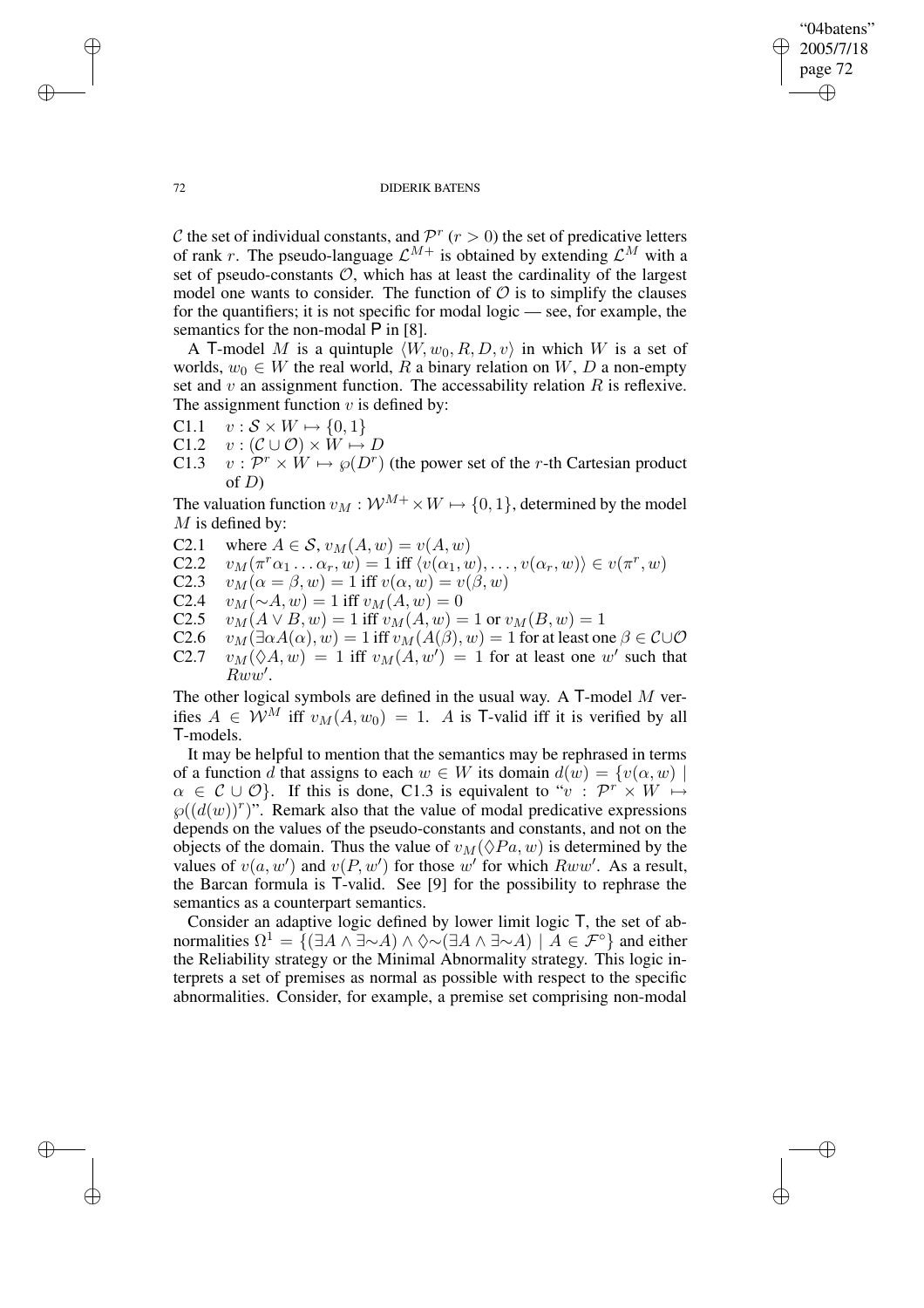$\rightarrow$ 

✐

✐

✐

premises together with a single modal premise  $\Diamond \sim (\exists A \land \exists \sim A)$ . The adaptive models of the premise set will be those that verify  $\sim$ ( $\exists A \wedge \exists \sim A$ ) provided there are such models. Indeed, all other models verify the abnormality  $(∃A ∧ ∃∼A) ∧ ♦∼(∃A ∧ ∃∼A).$ 

Next consider a sequence of adaptive logics,  $\langle A_1, A_2, \ldots \rangle$  each of which is defined by the lower limit logic T, a same strategy, Reliability or Minimal Abnormality, and the following sets of abnormalities:  $\Omega^1 = \{(\exists A \wedge \exists \sim A) \wedge \}$  $\diamondsuit$ ~ $(\exists A \land \exists \sim A) \mid A \in \mathcal{F}^{\circ}$  for the first logic,  $\mathsf{A}_1, \Omega^2 = \{(\exists A \land \exists \sim A) \land \Pi(\exists A) \in \mathcal{F}^{\circ}\}\$  $\Diamond \Diamond \sim (\exists A \land \exists \sim A) \mid A \in \mathcal{F}^{\circ}$  for the second logic, A<sub>2</sub>, etc. In the previous section I introduced the convention that  $\Diamond A$  is seen as expressing a stronger priority than  $\Diamond \Diamond B$ , etc.<sup>14</sup> So, where the most complex modality occurring in the premise set is  $\Diamond^{n}$ ,<sup>15</sup> we want to interpret the premise set as follows:

$$
Cn_{\mathsf{A}_n}(Cn_{\mathsf{A}_{n-1}}(\ldots(Cn_{\mathsf{A}_1}(\Gamma))\ldots))\tag{6}
$$

This looks somewhat frightening from a computational point of view, but actually it is not. It is possible to combine the sequence of adaptive logics  $\langle A_1, A_2, \ldots \rangle$  into a single *combined* adaptive logic (see [2, §3]) in such a way that the conditional rules<sup>16</sup> of all  $A_i$  can be applied at any point in the proof. The only effect of the combination is on the marking definition: one first marks in view of abnormalities of  $A_1$ , next in view of abnormalities of  $A_2$ , etc.

I shall now describe the prioritized adaptive logics  $T^{sr}$  and  $T^{sm}$ . The lower limit logic is T, the sets of abnormalities are  $\Omega^i = \{(\exists A \wedge \exists \sim A) \wedge \Diamond^i \sim (\exists A \wedge \Diamond^i \wedge \Box^i A)$  $\exists \sim A$ )  $\mid A \in \mathcal{F}^{\circ}\}$  ( $i \geq 1$ ), and the strategy is Reliability for  $T^{sr}$  and Minimal Abnormality for  $T^{sm}$ . Incidentally, the upper limit logic is Triv (CL with modalities devoid of meaning).

Let  $Dab^i(\Delta)$  abbreviate the disjunction (in some preferred order) of the members of  $\Delta \in \Omega^i - D a b^i(\Delta)$  is a meaningless expression if  $\Delta \notin \Omega^i$ ; so, wherever I write  $Dab^i(\Delta)$ , I mean a  $\Delta \in \Omega^i$ .

 $Dab^i(\Delta)$  is a minimal  $Dab^i$ -formula at a stage s of a proof iff, at stage s, (i) there is an unmarked line that has  $Dab^i(\Delta)$  as its formula and a  $\Theta \subseteq$  $\Omega^1 \cup \ldots \cup \Omega^{i-1}$  as its condition, and (ii) there is no  $\Delta' \subset \Delta$  such that

<sup>14</sup> This agrees with the modal logic as  $\Diamond A \vdash_{\mathsf{T}} \Diamond \Diamond A$  but  $\Diamond \Diamond A \nvdash_{\mathsf{T}} \Diamond A$ .

<sup>15</sup> The case where the premise set contains some  $\Diamond^i A$  for all  $i \in \mathbb{N}$  is obviously unrealistic with respect to the intended applications. This case is commented upon at the end of Section 3 of [6].

<sup>16</sup> The premise rule and the unconditional rule are identical for all the adaptive logics in the sequence.

"04batens" 2005/7/18 page 73

✐

✐

✐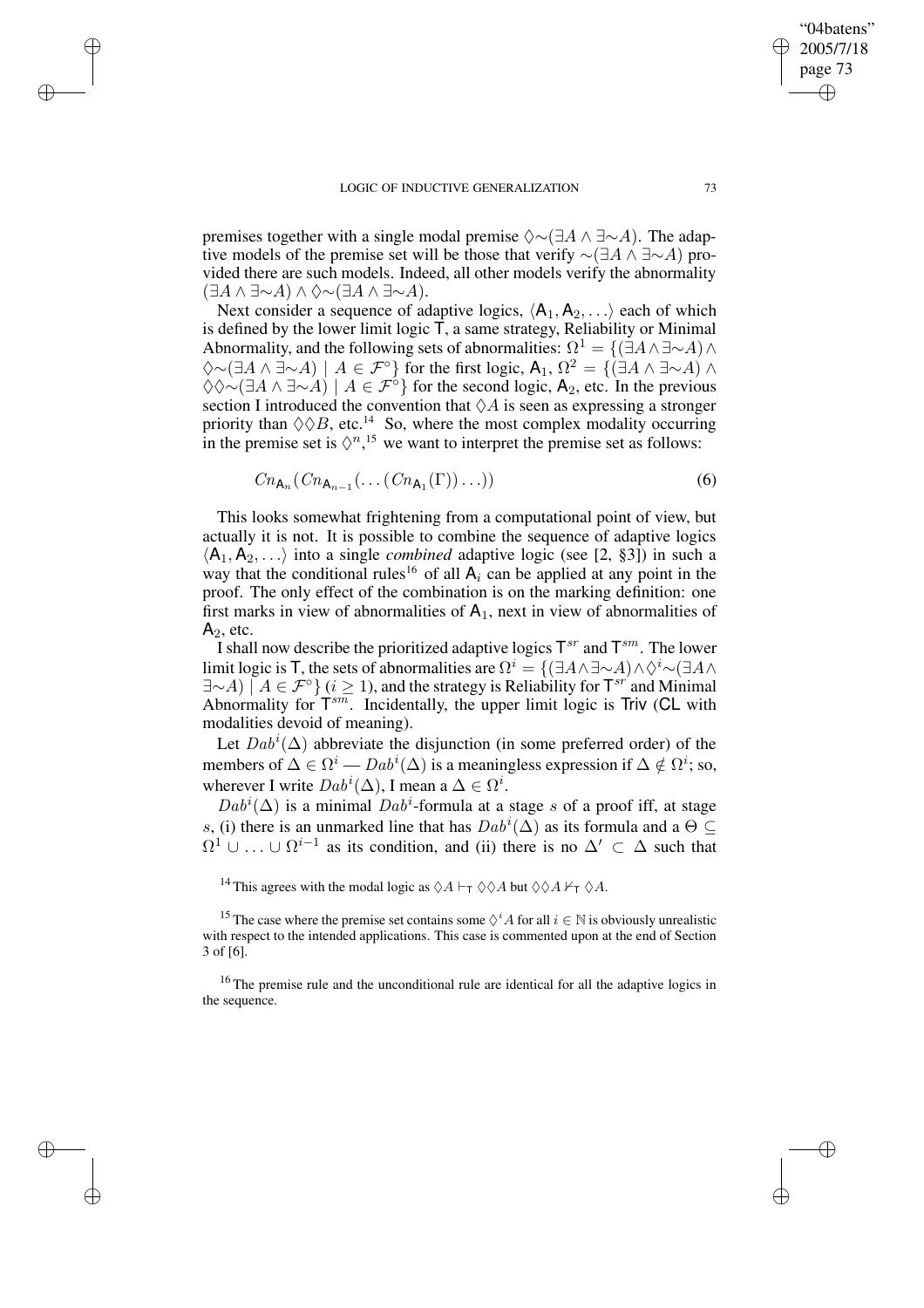✐

### 74 DIDERIK BATENS

 $Dab^i(\Delta')$  is the formula of an unmarked line that has a  $\Theta \subseteq \Omega^1 \cup ... \cup \Omega^{i-1}$ as its condition. The inference rules are exactly as in Section 3 except that CL is replaced by T and that  $Dab(\Theta)$  has to be replaced by  $Dab^i(\Theta)$ . Here they are:

|    | <b>PREM</b> Where $\Gamma$ is the premise set,<br>if $A \in \Gamma$ :   |                               | Ø                                                                                      |
|----|-------------------------------------------------------------------------|-------------------------------|----------------------------------------------------------------------------------------|
| RU | If $A_1, \ldots, A_n \vdash_{\mathsf{T}} B$ :                           |                               | $A_1 \quad \Delta_1$<br>$A_n \Delta_n$<br>$B \quad \Delta_1 \cup \ldots \cup \Delta_n$ |
| RC | If $A_1, \ldots, A_n \vdash_{\mathsf{T}} B \vee \textit{Dab}^i(\Theta)$ | $A_1 \quad \Delta_1$<br>$A_n$ | $\Delta_n$<br>$B \Delta_1 \cup \ldots \cup \Delta_n \cup \Theta$                       |

Let  $U_s^i(\Gamma)$  be defined as  $U_s(\Gamma)$ , but in terms of minimal  $Dab^i$ -formulas at stage s of a proof. Let  $\Phi_s^i(\Gamma)$  be defined as  $\Phi_s(\Gamma)$ , but in terms of minimal  $Dab^i$ -formulas at stage s of a proof.

The Marking definitions are as in Section 3 except that they should be applied starting from level 1 abnormalities. To avoid confusion, I spell them out:

*Definition* 6: *Marking for Reliability*  $(T^{sr})$  *starting from*  $i = 1$ *: A line is marked at stage s iff, where*  $\Delta$  *is its condition,*  $\Delta \cap U_s^i(\Gamma) \neq \emptyset$ .

*Definition* 7: *Marking for Minimal Abnormality*  $(T^{sm})$  *starting from*  $i = 1$ *: A line is marked at stage* s *iff, where* A *is the second element and* ∆ *the fifth element of the line, (i) there is no*  $\varphi \in \Phi_s^i(\Gamma)$  *such that*  $\varphi \cap \Delta = \emptyset$ *, or (ii) for*  $s$ *ome*  $\varphi \in \Phi_s^i(\Gamma)$ , *there is no line at which A is derived on a condition*  $\Theta$  *for which*  $\varphi \cap \Theta = \emptyset$ *.* 

Final derivability is defined by Definition 5 (which relies on Definitions 3 and 4).

Turning to the semantics, I first recall that *n* is the largest *i* for which  $\Diamond$ <sup>*i*</sup> occurs in the premises. Let M vary over T-models of Γ. We define:

- $\Sigma^0 = \{ M \mid M \models \Gamma \}.$
- Where  $0 < i \leq n$ , a minimal  $Dab^i$ -consequence of  $\Gamma$  is a (set-theoretically) shortest  $Dab^i$ -formula that is true in all  $M \in \Sigma^{i-1}$ .

✐

✐

✐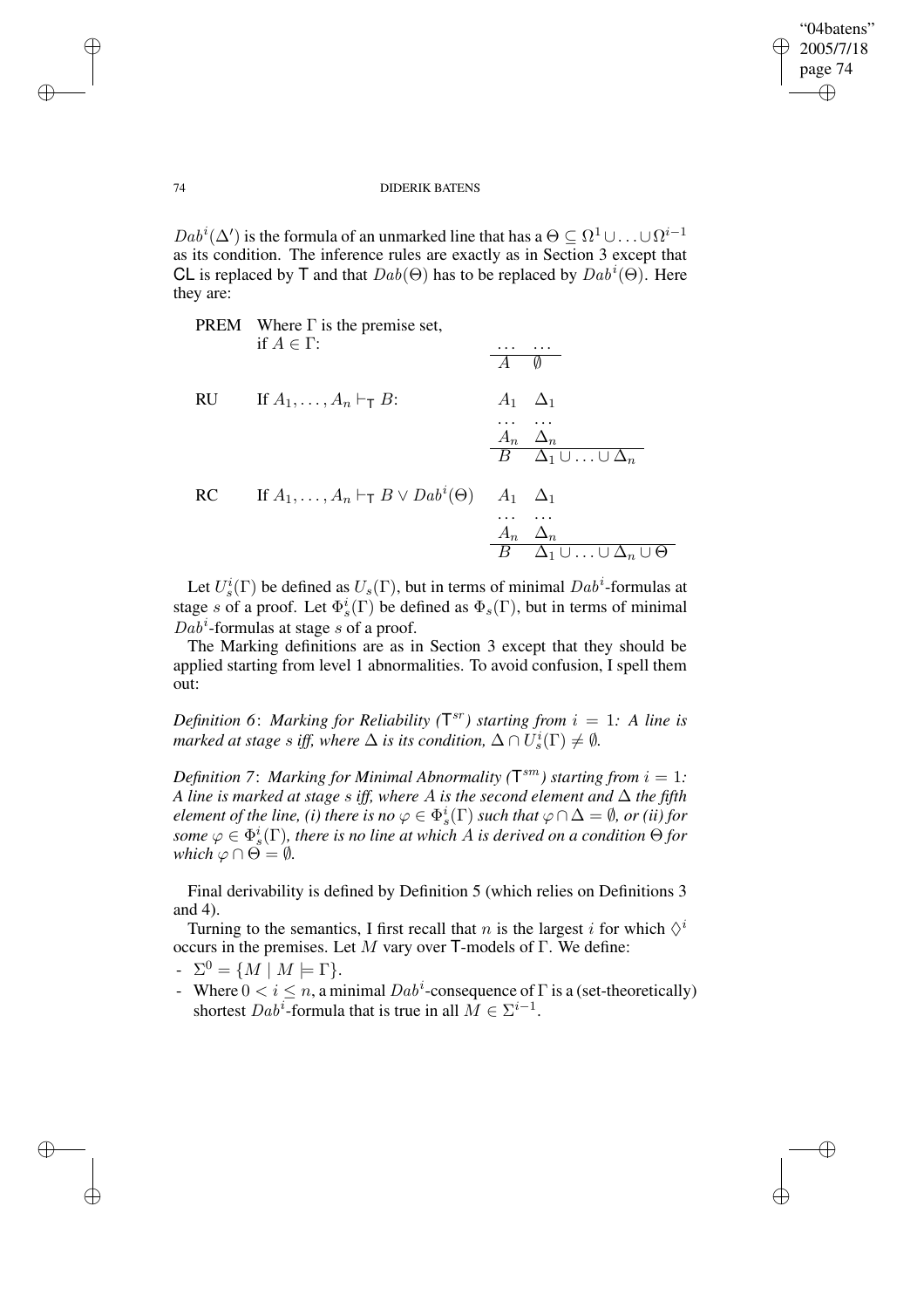- Where  $0 < i \leq n$ , and  $Dab^i(\Delta_1)$ ,  $Dab^i(\Delta_2)$ , ... are the minimal  $Dab^i$ consequences of  $\Gamma$ ,  $U^i(\Gamma) = \Delta_1 \cup \Delta_2 \cup \ldots$
- $Ab^{i}(M) = \{ A \in \Omega^{i} | M \models A \}$
- Where  $0 < i \le n$ ,  $\Sigma^i = \{ M \in \Sigma^{i-1} \mid Ab^i(M) \subseteq U^i(\Gamma) \}.$
- The Reliable models ( $T^{sr}$ -models) of  $\Gamma$  are the members of  $\Sigma^n$ .

We proceed analogously for Minimal Abnormality, but here the matter is simpler. We define:

 $\Sigma^0 = \{ M \mid M \models \Gamma \}.$ 

✐

✐

✐

✐

- $Ab^{i}(M) = \{ A \in \Omega^{i} | M \models A \}$
- Where  $0 < i \leq n$ ,  $\Sigma^{i} = \{ M \in \Sigma^{i-1} \mid \text{for no } M' \in \Sigma^{i-1}, Ab^{i}(M') \subset$  $Ab^i(M)$ .
- The Minimal Abnormal models ( $T^{sm}$ -models) of  $\Gamma$  are the members of  $\Sigma^n$ .

 $\Gamma \models_{\mathsf{T}^{sr}} A$  iff A is verified by all reliable models of  $\Gamma$ .  $\Gamma \models_{\mathsf{T}^{sm}} A$  iff A is verified by all minimally abnormal models of Γ. It is provable that both logics are sound and complete with respect to their semantics.

I still have to combine the adaptive logics of inductive generalization from Section 3 with the prioritized adaptive logics from the present section. As few applications will justify that one combines Reliability for one logic with Minimal Abnormality for the other, two combinations seem most attractive.

As before, the set of (original and new) premises  $\Gamma$  will consist solely of non-modal formulas and of formulas of the form  $\Diamond^i \sim (\exists A \land \exists \sim A)$ , and I suppose that all  $i \leq n$  for some n. The logic we are after is obtained by combining flat adaptive logics. Let the combination for Reliability be called  $I L p<sup>r</sup>$ . What we want is<sup>17</sup>

$$
Cn_{\mathsf{ILp}^r}(\Gamma) = Cn_{\mathsf{IL}}(Cn_{\mathsf{T}^{sr}}(\Gamma)).\tag{7}
$$

This may be spelled out as follows:

$$
Cn_{\mathsf{ILp}^r}(\Gamma) = Cn_{\mathsf{IL}}(Cn_{\mathsf{T}_n^{sr}}(Cn_{\mathsf{T}_{n-1}^{sr}}(\ldots(Cn_{\mathsf{T}_1^{sr}}(\Gamma))\ldots)))
$$
\n(8)

which makes it transparent that first all premises of the form  $\Diamond^i(A \wedge \sim A)$  are taken into account, starting with  $i = 1$ , and next the result is interpreted as normal as possible with respect to IL-abnormalities. The situation is similar for the Minimal Abnormality combination,  $\mathsf{Lp}^m$ . We want

$$
Cn_{\mathsf{IL}^m}(\Gamma) = Cn_{\mathsf{IL}}(Cn_{\mathsf{T}^{sm}}(\Gamma)).\tag{9}
$$

<sup>17</sup> There is some notational abuse as  $Cn_{\text{IL}}(\Gamma)$  is not defined for  $\mathcal{L}^M$ , but the idea is clear and  $ILp<sup>r</sup>$  is correctly defined below.

"04batens" 2005/7/18 page 75

✐

✐

✐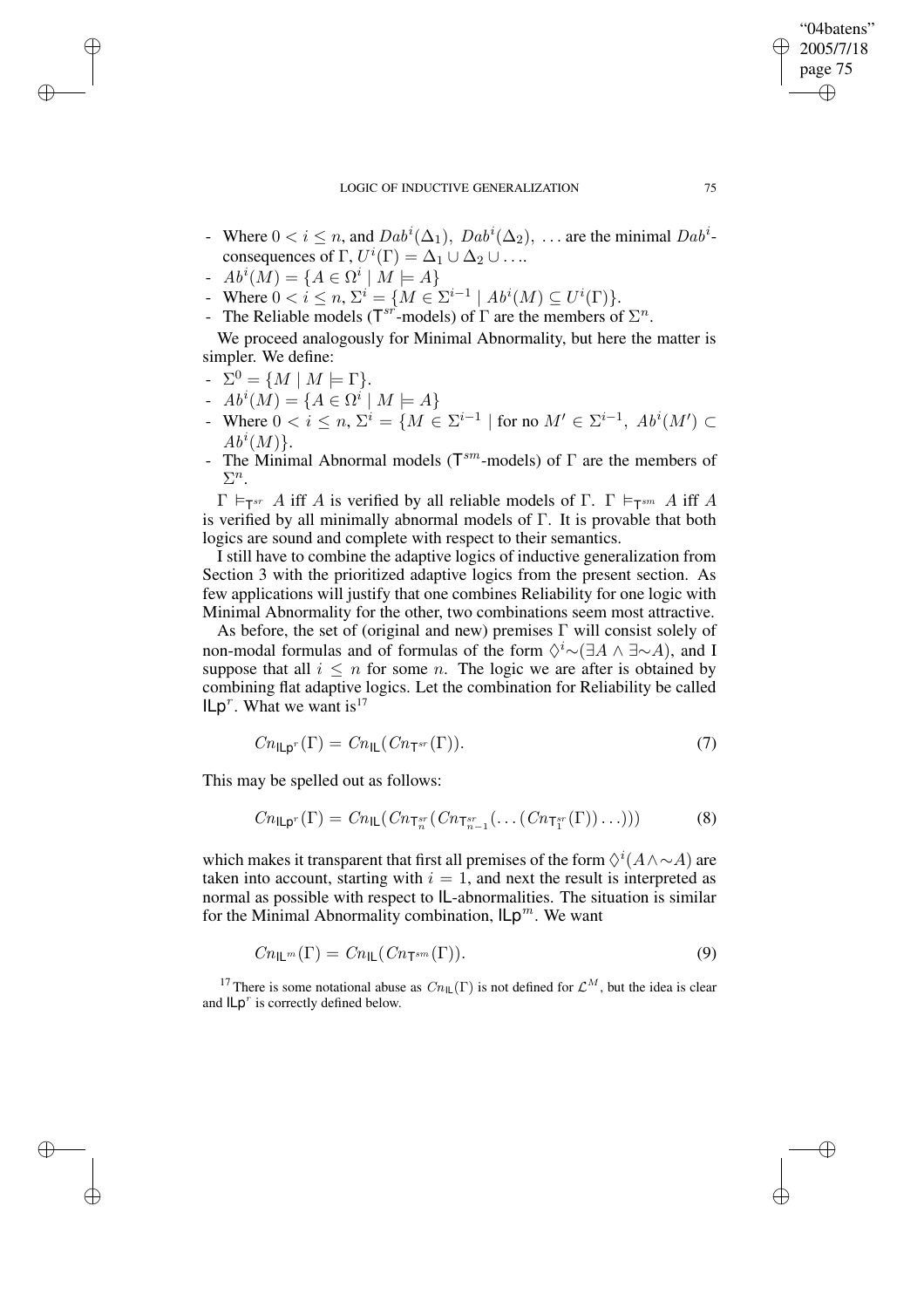## "04batens" 2005/7/18 page 76 ✐ ✐

✐

✐

### 76 DIDERIK BATENS

In order to avoid confusion, let us rename the  $\Omega$  from Section 3 to  $\Omega^{\omega}$  so  $\Omega^{\omega} = {\exists A \wedge \exists \sim A \mid A \in \mathcal{F}^{\circ}}.$ 

The combined adaptive logics  $\mathsf{IL}^r$  and  $\mathsf{IL}^m$  are defined by the lower limit logic T, the sets of abnormalities  $\Omega^1, \Omega^2, \ldots, \Omega^\omega$ , and the Reliability strategy and the Minimal Abnormality Strategy respectively. Incidentally, the upper limit logic is UCL extended with Triv.

Let us move to the dynamic proofs. Let  $Dab(\Theta)$  refer to the disjunction of a  $\Theta \subset \Omega^1 \cup \Omega^2 \cup \ldots \cup \Omega^\omega$ . The inference rules for the combined adaptive logic are exactly like those of IL, except that CL should be replaced by T.

The marking definitions too are easily obtained in view of (8). Where  $i \geq 1$ , let  $Dab^i(\Delta)$  be as before in this section —  $Dab^{\omega}(\Delta)$  denotes the disjunction of the members of  $\Delta \subseteq \Omega^{\omega}$ .  $Dab^{\omega}(\Delta)$  is a minimal  $Dab^{\omega}$ formula at stage s of a proof iff, at stage s,  $Dab^{\omega}(\Delta)$  is the second element of an unmarked line that has some  $\Theta \subseteq \Omega^1 \cup \Omega^2 \cup \dots$  as its fifth element again, the order in which lines are marked will be essential.  $U_s^{\omega}(\Gamma)$  is defined from the minimal  $Dab^{\omega}$ -formulas at stage s just as  $U_s(\Gamma)$  was defined in Section 3 from (what was there called) the minimal Dab-formulas at stage s.  $\Phi_s^{\omega}(\Gamma)$  is defined from the minimal  $Dab^{\omega}$ -formulas at stage s just as  $\Phi_s(\Gamma)$ is defined in Section 3 from (what is there called) the minimal  $Dab$ -formulas at stage s.

Given a proof at a stage, the Definitions 6 and 7 are adjusted in such a way that the lines are first marked in view of level 1, next in view of level 2, and so on up to the highest level  $n-1$  supposed that there was one — and finally in view of level  $\omega$ .

The semantics is completely standard and is left to the reader. All one has to remember is that the selection of the T-models of Γ is defined from, first, a selection in view of  $\Omega^1$ , next a selection in view of  $\Omega^2$ , and so on up to  $\Omega^n$ , and finally a selection in view of  $\Omega^{\omega}$ .

## 9. *An Example*

Let us consider an example of a premise set. My main aim here is to illustrate IL as well as the way in which applying it provides insights in the generalizations that are compatible with the data, and evokes certain questions that may be answered by tests or by defeasible conjectures.

Let the premise set be

$$
\Gamma = \{ Pa \land \sim Qa \land \sim Ra, \sim Pb \land Qb \land Rb, Pc \land Rc, Qd \land \sim Pe, Sf \land \sim Sg \}.
$$

✐

✐

✐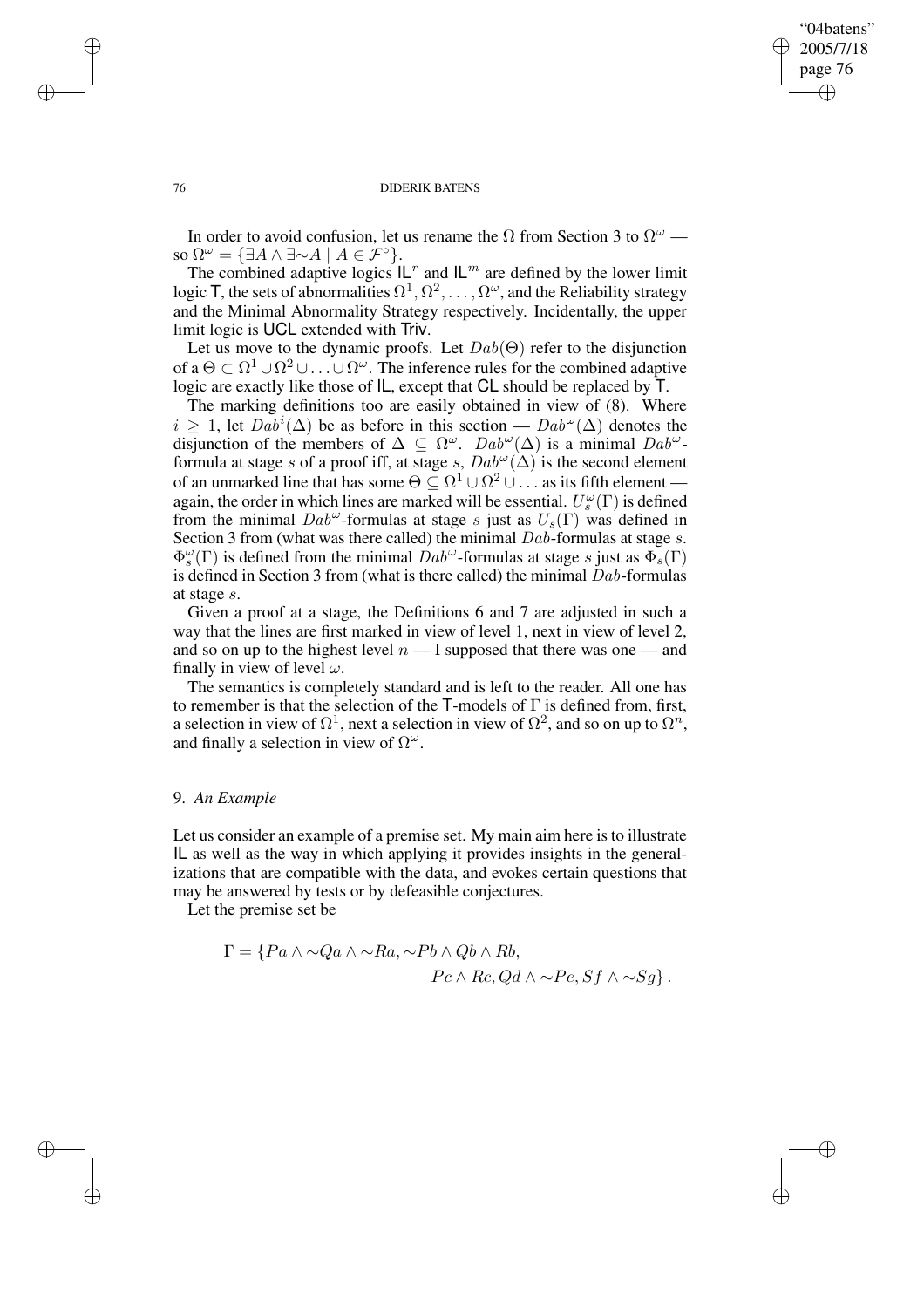✐

✐

✐

For typographical reasons I abbreviate an abnormality  $\exists A \wedge \exists \sim A$  as A in the condition as well as in Dab-formulas. I also write continuous conjunctions where there is no ambiguity. As far as the lines derived in the example are concerned, it does not make any difference whether the proof proceeds in terms of  $L^r$  or  $L^m$ ; the same lines will be marked or unmarked at the same stage — of course it is easiest to read the proof in terms of  $|L^r|$ . For the sake of transparency, I add to each mark the number of the stage at which it is introduced.

| $\sim Pb \wedge Qb \wedge Rb$<br>2<br><b>PREM</b><br>3<br>$Pc \wedge Rc$<br><b>PREM</b><br>$\overline{4}$<br>$Qd \wedge \sim Pe$<br><b>PREM</b><br>5<br>$Sf \wedge \sim Sq$<br><b>PREM</b><br>6<br>$\forall x(Qx \supset Rx)$<br>2; RC<br>$\{Qx \supset Rx\}$<br>$\{Qx \supset Rx\}$<br>$\tau$<br>4, 6; RU<br>Rd<br>$\{\sim P x \supset Q x\}$<br>8<br>$\forall x(\sim Px \supset Qx)$<br>2; RC<br>9<br>$\{\sim P x \supset Q x\}$<br>4, 8; RU<br>Qe<br>-10<br>6, 9; RU<br>Re<br>$\forall x(\sim Px \supset Rx)$<br>6, 8; RU<br>-11 | $Pa \wedge \sim Qa \wedge \sim Ra$ | <b>PREM</b> |                                         |
|-------------------------------------------------------------------------------------------------------------------------------------------------------------------------------------------------------------------------------------------------------------------------------------------------------------------------------------------------------------------------------------------------------------------------------------------------------------------------------------------------------------------------------------|------------------------------------|-------------|-----------------------------------------|
|                                                                                                                                                                                                                                                                                                                                                                                                                                                                                                                                     |                                    |             |                                         |
|                                                                                                                                                                                                                                                                                                                                                                                                                                                                                                                                     |                                    |             |                                         |
|                                                                                                                                                                                                                                                                                                                                                                                                                                                                                                                                     |                                    |             |                                         |
|                                                                                                                                                                                                                                                                                                                                                                                                                                                                                                                                     |                                    |             |                                         |
|                                                                                                                                                                                                                                                                                                                                                                                                                                                                                                                                     |                                    |             |                                         |
|                                                                                                                                                                                                                                                                                                                                                                                                                                                                                                                                     |                                    |             |                                         |
|                                                                                                                                                                                                                                                                                                                                                                                                                                                                                                                                     |                                    |             |                                         |
|                                                                                                                                                                                                                                                                                                                                                                                                                                                                                                                                     |                                    |             |                                         |
|                                                                                                                                                                                                                                                                                                                                                                                                                                                                                                                                     |                                    |             | ${Qx \supset Rx, \sim Px \supset Qx}$   |
|                                                                                                                                                                                                                                                                                                                                                                                                                                                                                                                                     |                                    |             | $\{Qx \supset Rx, \sim Px \supset Qx\}$ |

It is also possible to derive the formula of line 11 in a direct way by the conditional rule:

12  $\forall x (\sim Px \supset Rx)$  2; RC  $\{\sim Px \supset Rx\}$ 

If line 6 or line 8 is marked, line 11 is also marked, but line 12 may still be unmarked. This nicely illustrates that a generalization that is a CLconsequence of other derived generalizations need not be rejected if one of those from which it is a CL-consequence are rejected. IL warrants, however, that if  $\forall A$  is a CL-consequence of other generalizations, and  $\forall A$  is rejected, then one of the generalizations from which it is CL-derived is also rejected. The inductive prediction Re, here derived in line 10, may also be derived from lines 4 and 11 (with the same condition as line 11, which is the condition of line 10) or from lines 4 and 12 (with the same condition as line 12). It is easily seen that no line so far in this proof will be marked in any extension of the proof provided no new premises are added.

|    | $13^{\sqrt{14}}$ $\forall x (Px \supset \sim Rx)$ | 1; RC    | $\{Px \supset \sim Rx\}$ |
|----|---------------------------------------------------|----------|--------------------------|
| 14 | $Dab(Px \supset \sim Rx)$                         | 1, 3; RU |                          |

The generalization  $\forall x (Px \supset \sim Rx)$  is falsified by the premise of line 3. As also an instance of  $\forall x (Px \supset \sim Rx)$  occurs in the premises, for example in line 1, line 14 is derivable and line 13 is marked.<sup>18</sup> Obviously line 13

"04batens" 2005/7/18 page 77

✐

✐

✐

<sup>&</sup>lt;sup>18</sup> If no instance of  $\forall x(Px \supset \sim Rx)$  occurred in the premises,  $\forall x(Px \supset \sim Rx)$  would not be derivable in the first place. All one could derive on the condition  $\{Px \supset \sim Rx\}$  would be  $\forall x (Px \supset \sim Rx) \vee \forall x \sim (Px \supset \sim Rx)$ .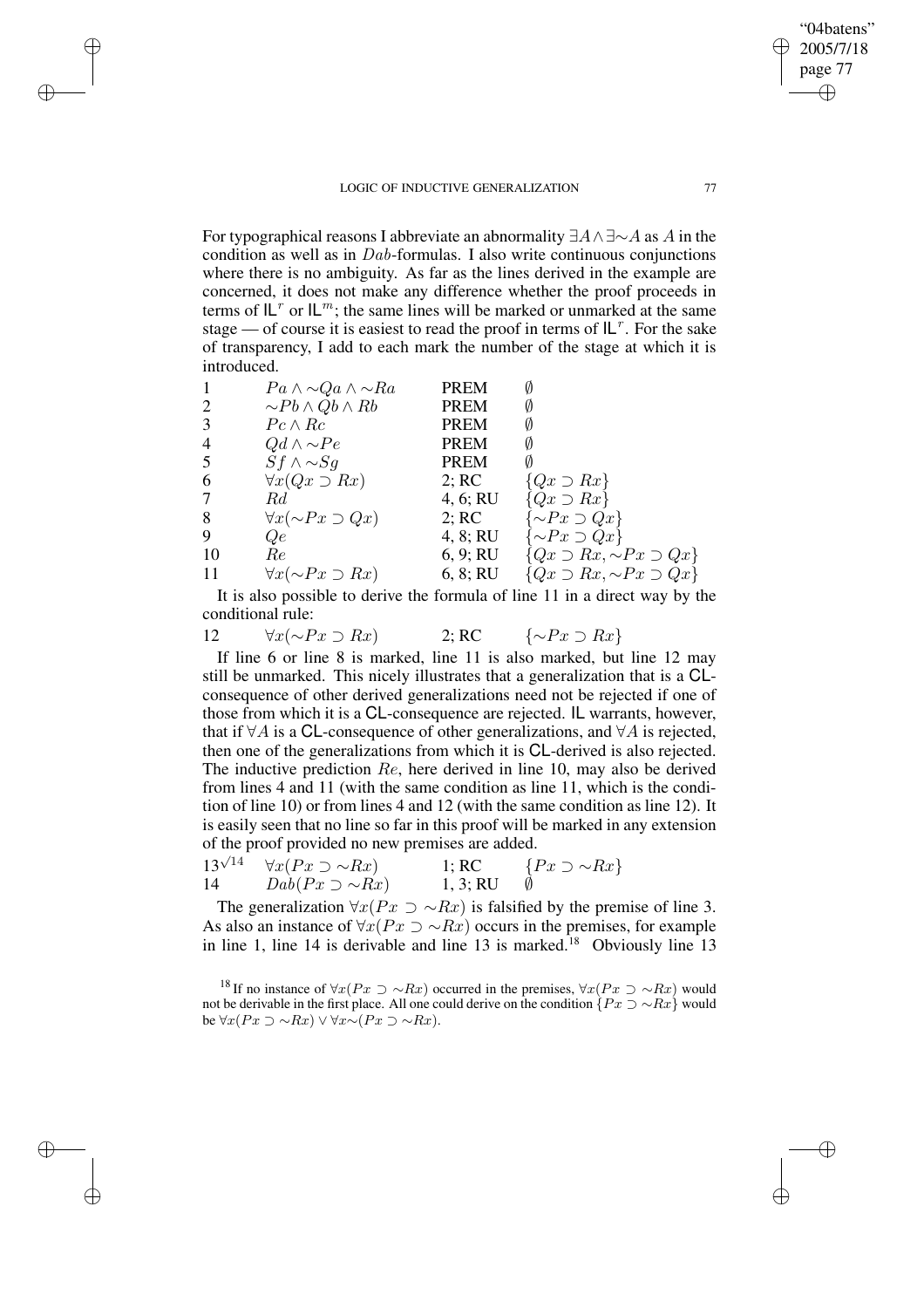✐

### 78 DIDERIK BATENS

will remain marked in any extension of the proof. No new data and no conjectures can possibly remove the mark.

Here is an interesting further extension of the proof:

15<sup> $\sqrt{21}$ </sup>  $\forall x (Px \supset \sim Qx)$  1; RC { $Px \supset \sim Qx$ } 16 √ 3, 15; RU { $Px \supset \sim Qx$ } 17 $\sqrt{21}$   $\forall x (Rx \supset Qx)$  2; RC  $\{Rx \supset Qx\}$ 18 √ 3, 17; RU { $Rx \supset Qx$ } 19  $\exists x \sim (Px \supset \sim Qx) \vee \exists x \sim (Rx \supset Qx)$  3; RU  $\emptyset$ 20  $\exists x (Px \supset \sim Qx) \land \exists x (Rx \supset Qx)$  1, 2; RU Ø 21  $Dab\{Px \supset \sim Qx, Rx \supset Qx\}$  19, 20; RU Ø  $22^{\sqrt{26}} \; \forall x (Px \supset Sx)$  4; RC  $\{Px \supset Sx\}$ 23 √ 1, 22; RU { $Px \supset Sx$ } 24  $\exists x \sim (Px \supset Sx) \vee \exists x \sim (Px \supset \sim Sx)$  3; RU  $\emptyset$ <br>25  $\exists x (Px \supset Sx) \wedge \exists x (Px \supset \sim Sx)$  4: RU  $\emptyset$ 25  $\exists x (Px \supset Sx) \land \exists x (Px \supset \sim Sx)$  4; RU Ø<br>26  $Dab\{Px \supset Sx, Px \supset \sim Sx\}$  24, 25; RU Ø  $Dab\{Px \supset Sx, Px \supset \sim Sx\}$ 

Remark that  $\forall x(Rx \supset Qx)$  and  $\forall x(Px \supset \sim Qx)$  are both compatible with the data, but that there is no reason to prefer the one over the other in view of the data. Similarly for  $\forall x (Px \supset Sx)$  and  $\forall x (Px \supset \sim Sx)$ . the latter is not derived in the proof, but it can be derived on the condition  $\{Px \supset \sim Sx\}$ , from line 4 (and both generalizations can also be derived on their respective conditions from line 5).

Lines 21 and 26 suggest the questions that, if suitably answered, may still lead to the derivability of one of the competing generalizations — of course, certain answers may reveal both generalizations to be false (in each of the two cases). As explained in previous sections, tests may be available to answer the questions. In view of the data, the question evoked by line 21 implies ?{ $Qc, \sim Qc$ } and, if this can be settled by empirical means, it constitutes the most obvious test to settle the matter. Indeed, one of the generalizations will at once be falsified by any answer to the question.

The most obvious tests, if they are tests, derivable from the question evoked by line 26 are obviously ?{Sa, ∼Sa} and ?{Sc, ∼Sc}. Of course, one might also try ?{ $Pf, \sim Pf$ } and ?{ $Pg, \sim Pg$ }, but if one obtains the answer ∼ $Pf$ (respectively  $\sim Pg$ ) to these, nothing is decided.<sup>19</sup>

Suppose that ?{ $Qc, \sim Qc$ } is a test, that it is performed and that the obtained answer is  $\sim Qc$ . The proof then continues as follows (I repeat some lines because their marks change):

15  $\forall x (Px \supset \sim Qx)$  1; RC {Px ⇒ ∼Qx}

<sup>19</sup> According to [14] and [13], the questions ?{ $Pf, \sim Pf$ } and ?{ $Pg, \sim Pg$ } are not erotetically implied by the main question, precisely because some direct answers to them do not narrow down the direct answers to the main question.

✐

✐

✐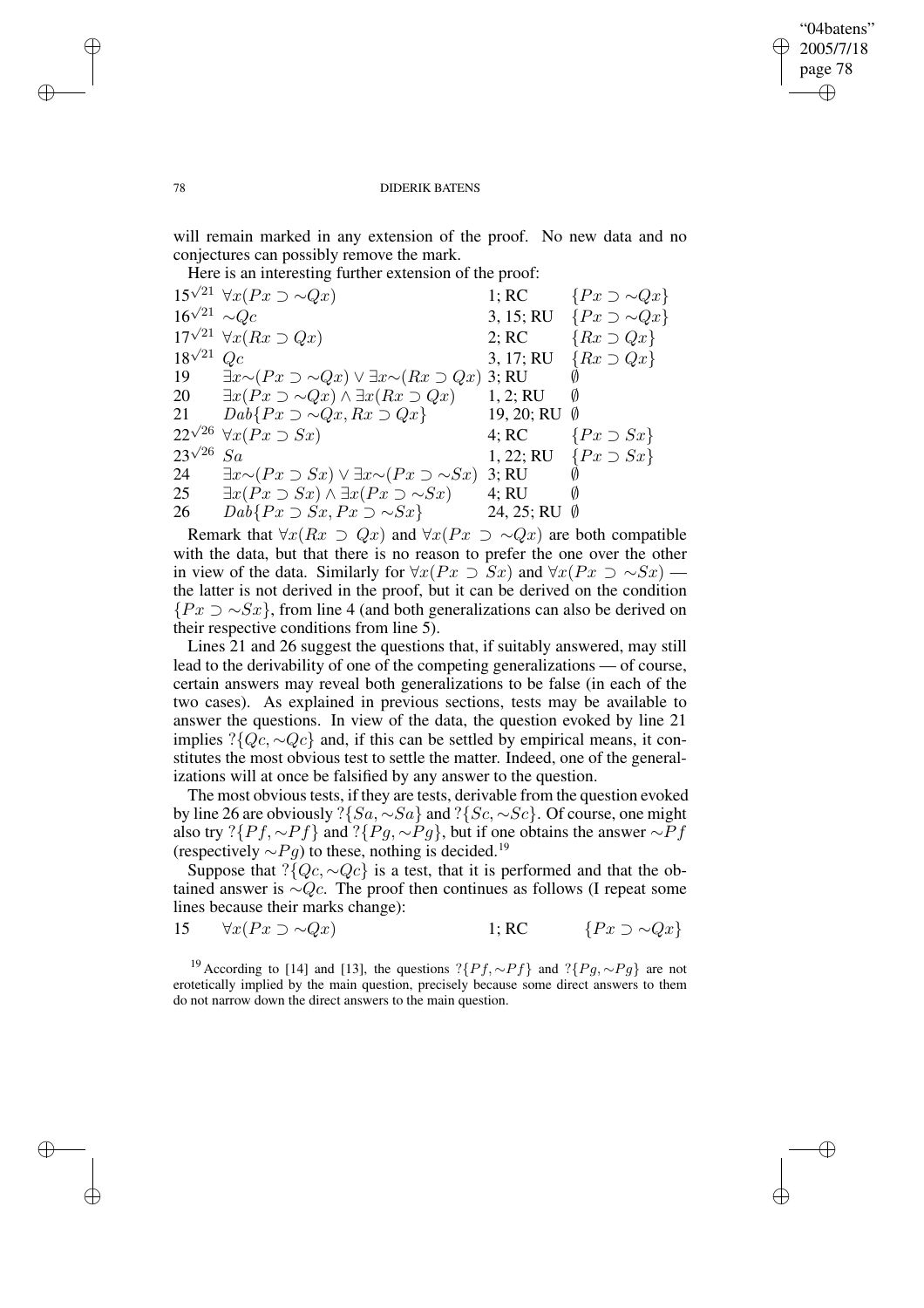| 16               | $\sim Qc$                                                                               | 3, 15; RU  | $\{Px \supset \sim Qx\}$ |
|------------------|-----------------------------------------------------------------------------------------|------------|--------------------------|
|                  | $17^{\sqrt{21}} \forall x (Rx \supset Qx)$                                              | 2; RC      | $\{Rx \supset Qx\}$      |
| $18^{\sqrt{21}}$ | Qc                                                                                      | 3, 17; RU  | $\{Rx \supset Qx\}$      |
| 19               | $\exists x \sim (Px \supset \sim Qx) \vee \exists x \sim (Rx \supset Qx)$ 3; RU         |            |                          |
| 20               | $\exists x (Px \supset \sim Qx) \land \exists x (Rx \supset Qx)$                        | 1, 2; RU   | Ø                        |
| 21               | $Dab\{Px \supset \sim Qx, Rx \supset Qx\}$                                              | 19, 20; RU | Ø                        |
|                  |                                                                                         |            |                          |
| 27               | $\sim Qc$                                                                               | New Prem   | Ø                        |
| 28               | $\exists x (Px \supset \sim Qx) \land \exists x \sim (Px \supset \sim Qx)$ 2, 3, 27; RU |            | Ø                        |

In view of the presence of line 28, which may be abbreviated as  $Dab\{Px \supset$  $\sim Qx$ , the formula of line 21 is not a minimal Dab-formula from stage 28 on, and hence lines 17 and 18 are unmarked from that stage on.

If no test enables one to answer the question evoked by line 21, the researcher may introduce a conjecture, say  $\Diamond \Diamond \sim (\exists x (Px \supset \sim Qx) \land \exists x \sim (Px \supset \neg Qx)$  $\sim Q(x)$ ), which I shall have to abbreviate as  $\Diamond \Diamond \sim (Dab^{\omega}(Px \supset \sim Qx))$  for typographical reasons. Let  $!^2$ <sup>[ $\omega$ </sup>( $Px \supset \sim Qx$ ) abbreviate

$$
(\exists x (Px \supset \sim Qx) \land \exists x \sim (Px \supset \sim Qx))
$$
  

$$
\land \Diamond \Diamond \sim (\exists x (Px \supset \sim Qx) \land \exists x \sim (Px \supset \sim Qx))
$$

The proof may then be continued as follows:

✐

✐

✐

✐

15  $\forall x (Px \supset \sim Qx)$ <br>16  $\sim Qc$ <br>1; RC { $Px \supset \sim Qx$ }<br>3, 15; RU { $Px \supset \sim Qx$ } 16  $\sim Qc$  3, 15; RU { $Px \supset \sim Qx$ } 17 $\sqrt{21}$   $\forall x (Rx \supset Qx)$  2; RC  $\{Rx \supset Qx\}$ 18 √ 3, 17; RU { $Rx \supset Qx$ } 19  $\exists x \sim (Px \supset \sim Qx) \vee \exists x \sim (Rx \supset Qx)$  3; RU  $\emptyset$ <br>20  $\exists x (Px \supset \sim Qx) \wedge \exists x (Rx \supset Qx)$  1, 2; RU  $\emptyset$ 20  $\exists x (Px \supset \sim Qx) \land \exists x (Rx \supset Qx)$  1, 2; RU Ø<br>21  $Da\{Px \supset \sim Qx, Rx \supset Qx\}$  19, 20; RU Ø  $Da\bar{b} \{Px \supset \sim Qx, Rx \supset Qx\}$ . . . 27'  $\diamondsuit \diamond (Dab^{\omega}(Px \supset \sim Qx))$  Conj Ø 28' ∼ $(Dab^{\omega}(Px \supset \sim Qx))$  27'  $27$ : RC  ${[}^{2\mu}\omega(Px \supset \sim Qx){]}$ 29'  $\exists x(Rx \supset Qx) \wedge \exists x \sim (Rx \supset Qx)$ 21,  $28'$ ; RU  ${[}^{2}$ !" $(Px \supset \sim Qx)$ }

The effect of a conjecture should not be the same as the effect of a test and, unlike what the two extensions of the proof 1–26 suggest, it is not. This is easily seen by considering the case where new data falsify  $\forall x (Px \supset \sim Qx)$ . Suppose that, for whatever reason, one obtains the further information  $Pf \wedge$  $Qf$ . Let us add this new premise to both extensions considered, and see what happens. First consider the extension that resulted from the test:

"04batens" 2005/7/18 page 79

✐

✐

✐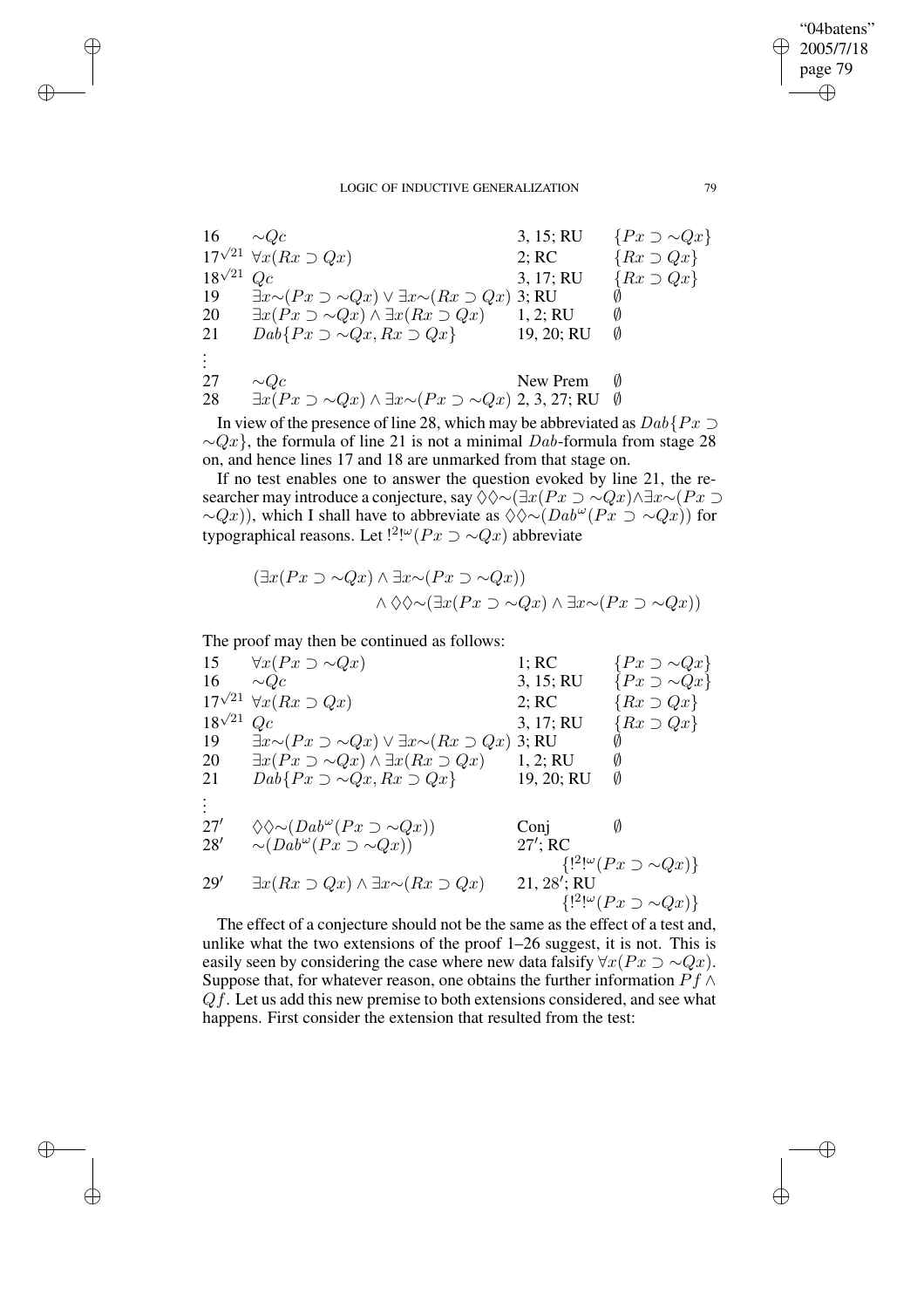$\bigoplus$ 

✐

### 80 DIDERIK BATENS

15<sup> $\sqrt{30}$ </sup>  $\forall x (Px \supset \sim Qx)$  1; RC  $\{Px \supset \sim Qx\}$ 16 √ 3, 15; RU { $Px \supset \sim Qx$ } 17<sup> $\sqrt{21}$ </sup>  $\forall x (Rx \supset Qx)$  2; RC {Rx  $\supset Qx$ } 18 √ 3, 17; RU { $Rx \supset Qx$ } 19  $\exists x \sim (Px \supset \sim Qx) \vee \exists x \sim (Rx \supset Qx)$  3; RU  $\emptyset$ <br>20  $\exists x (Px \supset \sim Qx) \wedge \exists x (Rx \supset Qx)$  1, 2: RU  $\emptyset$ 20  $\exists x (Px \supset \sim Qx) \land \exists x (Rx \supset Qx)$  1, 2; RU Ø<br>21  $Da\{Px \supset \sim Qx, Rx \supset Qx\}$  19, 20; RU Ø  $Dab\{Px \supset \sim Qx, Rx \supset Qx\}$  19, 20; RU . . . 27  $\sim Qc$  New Prem Ø 28 ∃ $x(Px \supset \sim Qx) \land \exists x \sim (Px \supset \sim Qx)$  2, 3, 27; RU Ø 29  $Pf \wedge Qf$  New Prem Ø 30  $\exists x (Px \supset \sim Qx) \land \exists x \sim (Px \supset \sim Qx)$  1, 29; RU

In this case, both generalizations are rejected in view of new evidence, and so are the inductive predictions on lines 16 and 18. Of course the inductive prediction of line 16 is true, as appears from line 27, but it still was not a correct inductive prediction because the generalization required for deriving it from Pc is false.

Let us now add the new information  $Pf \wedge Qf$  to the extension of 1–26 that was obtained by the conjecture:

15<sup> $\sqrt{31'}$ </sup> ∀x( $Px \supset \sim Qx$ ) 1; RC { $Px \supset \sim Qx$ }  $16^{\sqrt{31}}$ 3, 15; RU  $\{Px \supset \sim Qx\}$ 17  $\forall x (Rx \supset Qx)$  2; RC {Rx  $\supset Qx$ } 18  $Qc$ <br>
19  $\exists x \sim (Px \supset \sim Qx) \vee \exists x \sim (Rx \supset Qx)$ <br>
3; 17; RU  $\{Rx \supset Qx\}$ <br>
19  $\exists x \sim (Px \supset \sim Qx) \vee \exists x \sim (Rx \supset Qx)$  $\exists x \sim (Px \supset \sim Qx) \vee \exists x \sim (Rx \supset Qx)$  3; RU  $\emptyset$ 20  $\exists x (Px \supset \sim Qx) \land \exists x (Rx \supset Qx)$  1, 2; RU  $\emptyset$ 21  $Dab\{Px \supset \sim Qx, Rx \supset Qx\}$  19, 20; RU Ø . . . 27'  $\Diamond \Diamond \sim (Dab^{\omega}(Px \supset \sim Qx))$  Conj Ø  $28'\sqrt{32'} \sim (Dab^{\omega}(Px \supset \sim Qx))$  27'  $27$ <sup>'</sup>; RC  ${!^2}^{\omega} (Px \supset \sim Qx)$ 29′√<sup>32′</sup>∃ $x(Rx \supset Qx) \wedge \exists x \sim (Rx \supset Qx)$  21, 28′ 21, 28'; RU  ${[}^{2}\cdot^{\omega}(Px \supset \sim Qx){]}$  $30'$  Pf ∧ Q f New Prem  $\emptyset$ 31′  $\exists x (Px \supset \sim Qx) \land \exists x \sim (Px \supset \sim Qx)$  1, 30′; RU  $\qquad \emptyset$  $32'$  $!^{2}!^{\omega}(Px \supset \sim Qx)$  27' , 31'; RU $\emptyset$ 

In this case,  $\forall x (Px \supset \sim Qx)$  has to be rejected, but, as there are no empirical reasons to reject  $\forall x(Rx \supset Qx)$ , this generalization becomes finally IL-derivable (with respect to the present data). Remark that here the formula of line 21 is not a minimal  $Da\bar{b}$ -formula in view of line 31'. But unlike what was the case in the previous extension (the one leading up to line 30),

✐

✐

✐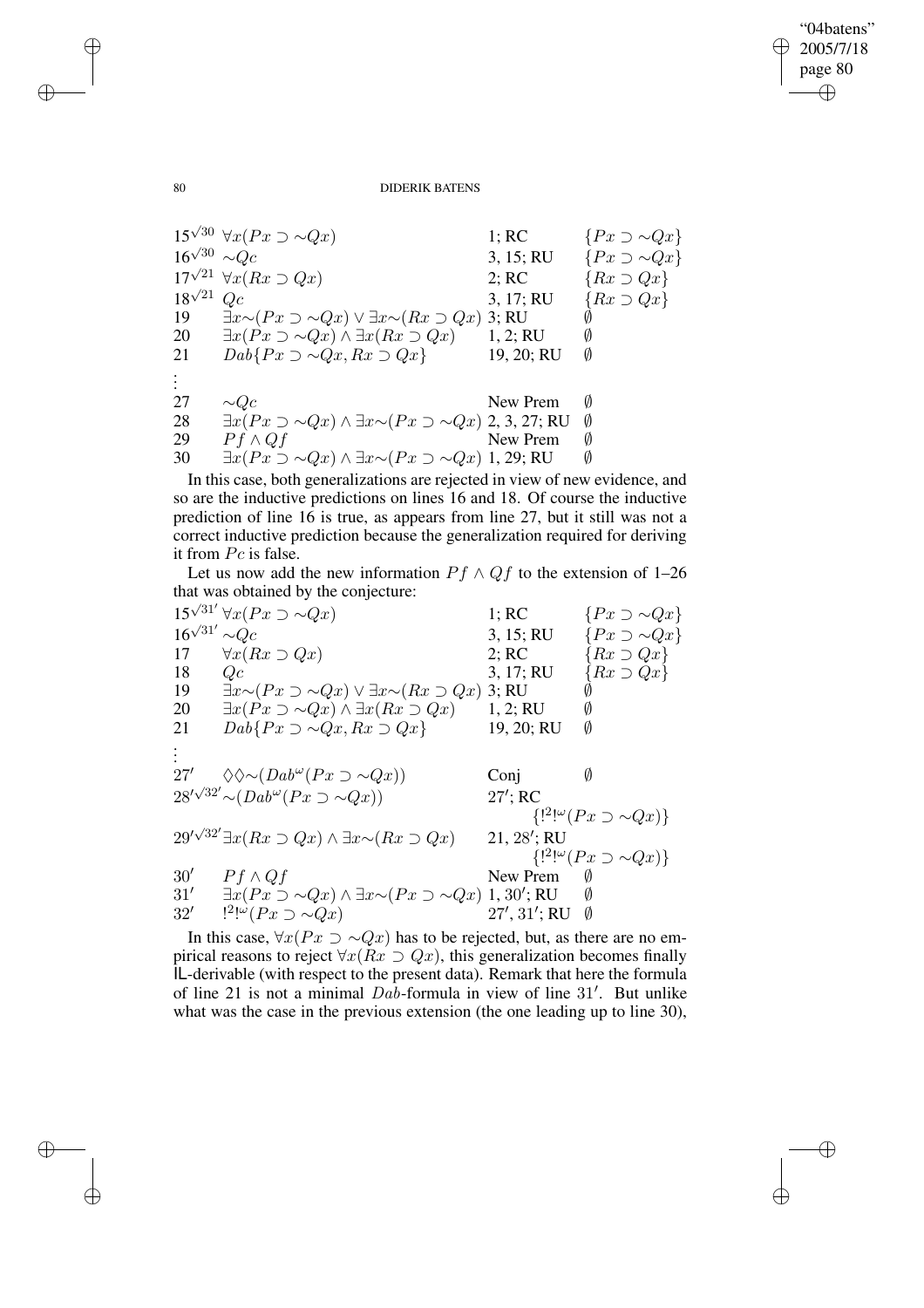$\exists x(Px \supset \sim Qx) \wedge \exists x \sim (Px \supset \sim Qx)$  is not CL-derivable from the premises and hence lines 17 and 18 are unmarked.

## 10. *Guesses*

✐

✐

✐

✐

A different kind of 'conjectures', I shall call them *guesses*, are not evoked by minimal Dab-formulas, but express, with more or less priority, certain convictions that a researcher may have. These may derive from his or her world-view or from some other theoretical positions, in general from personal constraints.

In actual science, guesses clearly play a role. They are responsible for the fact that one research group tries out one road, whereas another research group tries out a very different one. So it should be possible to give them a role in the present framework. This is easily done, provided it is done with some care.

The general idea is that guesses are introduced as prioritized premises, whence they are in principle defeasible — see below. No specific form needs to be imposed on them: a guess may be a generalization, an existential statement, or whatever. This has two important consequences. First, if the priorities are handled in terms of T, as in Section 8, then all CL-consequences of a guess have at least the priority of the guess itself. This is sometimes desirable, but not always. Thus if the guess is a generalization that was introduced because it was seen as expressing a deep-structure law, and the generalization turns out to be falsified, one will not want to retain its consequences, for example its instances. So one should handle the logic that governs the priorities with great care, and obviously different such logics may be invoked for different guesses — see [7] for several such logics.

The second remark concerns the status of the guess as a premise. Once introduced, the conjectures from Section 8 were not revised themselves. I mean that a statement of the form  $\Diamond^i \sim (\exists A \land \exists \sim A)$  is never removed and is never replaced by a statement of the same form but with a different value of  $i$ . The data determine whether the conjecture has any effect, that is, whether it is defeated or not — if it is defeated  $\sim$ ( $\exists A \wedge \exists \sim A$ ) is not derivable, but even then the premise  $\Diamond^i \sim (\exists A \land \exists \sim A)$  itself is left untouched.

It seems to me that *guesses* should be handled in a different way. The justification for accepting them with a certain priority does not depend on the IL-proof; the question whether they are true is even not evoked by it. As the researcher may be working on different problems at the same time, may obtain new information, or may for other reasons change his or her personal constraints, it seems reasonable that guesses and their priorities are revised without anything in the proof requiring this. Technically this may be realized by allowing one to delete a guess from the proof, together with all lines that

"04batens" 2005/7/18 page 81

✐

✐

✐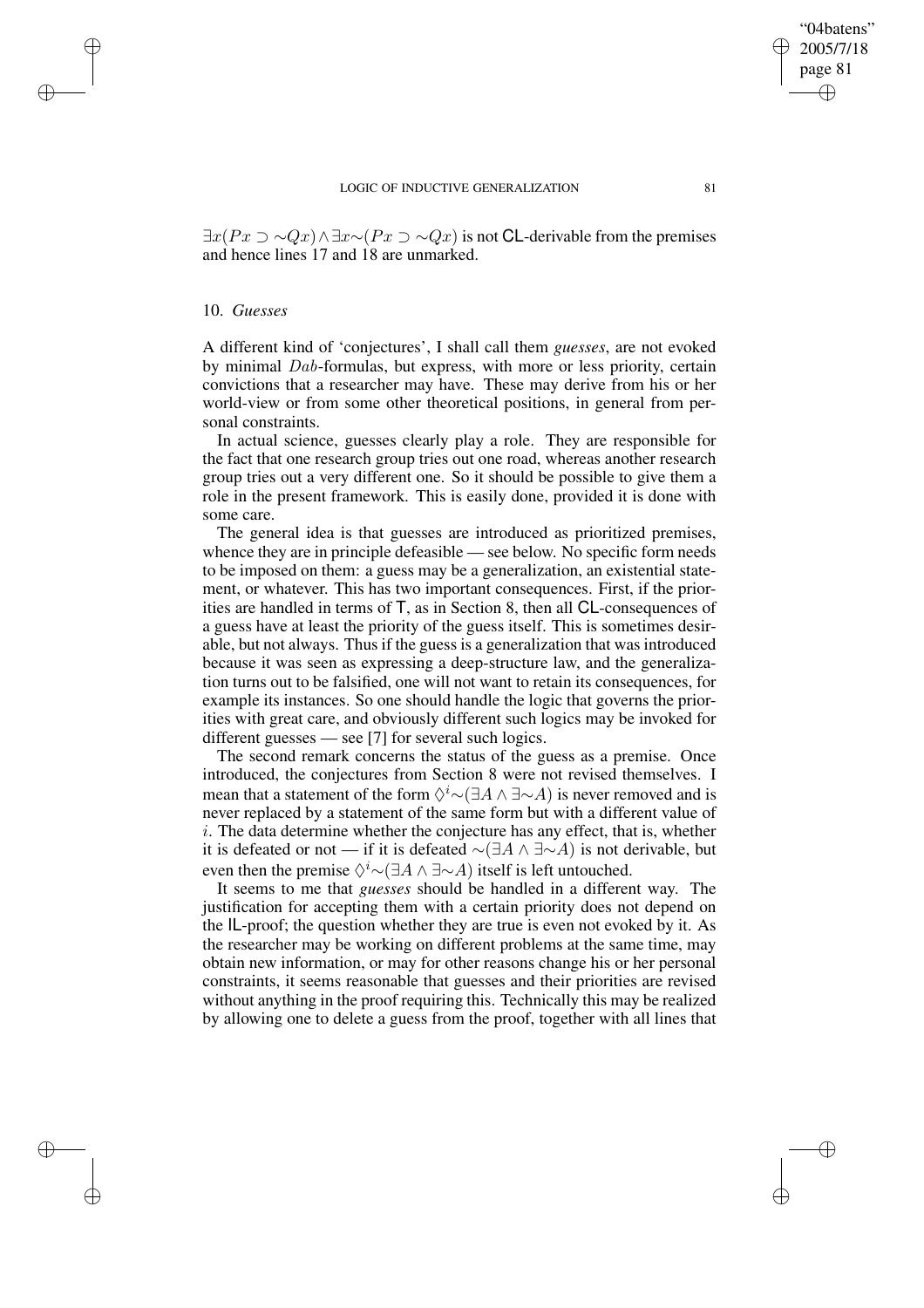✐

### 82 DIDERIK BATENS

have the guess in their path. Possibly, the same guess may be introduced (at the end of the proof) with a different priority.

However, a further qualification is required, viz. that sometimes the proof itself may convince one to remove a guess. Suppose indeed that a guess of the form  $\exists x (Px \land \sim Qx)$  prevents  $\forall x (Px \supset Qx)$  from being derived, but that it turns out that  $\forall x (Px \supset Qx)$  is the only generalization (among some competitors) that is compatible with the data and is IL-derivable, except that the effect of the guess prevents this. Suppose even that new data were obtained, which specify the  $Q$ -hood of some more  $P$ 's, and that all these data concern  $P$ 's that are  $Q$ . It seems then reasonable to give up the guess — in practice more considerations may obviously be involved.

## 11. *In Conclusion*

Apart from the clarification provided by the BS rule, the main importance of the previous results seems to be twofold. First, IL leads to a very sensible analysis of inductive generalization (and predictions derived from generalizations). In this sense it is better than the considered truisms. Moreover, the special cases we have met illustrate where the truisms derive from.

A second important set of results concerns the fact that the *application* of IL to a set of data, possibly in the presence of background knowledge, evokes questions which may be answered by tests or by conjectures (in the sense of Section 7). Thus applying IL according to the procedure guides one to gather certain empirical data, viz. to make certain observations or to set up certain experiments. It also guides one to rely on one's theoretical insights and background knowledge in order to narrow down the set of suspect abnormalities. This will lead to more generalizations and predictions. These in turn will interfere to evoke more questions, which will suggest further tests or further conjectures. At the same time, these tests may lead to the rejection of certain previously introduced conjectures (in that they may prevent  $\Diamond^i \sim (\exists A \land \exists \sim A)$  from leading to  $\sim (\exists A \land \exists \sim A)$ ). All this shows that IL does not merely determine which generalizations are acceptable in view of a set of data, but moreover provides a guide for both empirical and theoretical research in the domain of investigation.

I stressed that the *application* of IL has this effect. What I meant was of course the application of the procedure referred to in Section 6. Derived generalizations and their contextual consequences (predictions) may lead to contradictions, which reveal that some of the derived items are not finally derivable. But even if no problem is revealed in this way, trying to establish that a generalization or a prediction relying on a generalization is finally

✐

✐

✐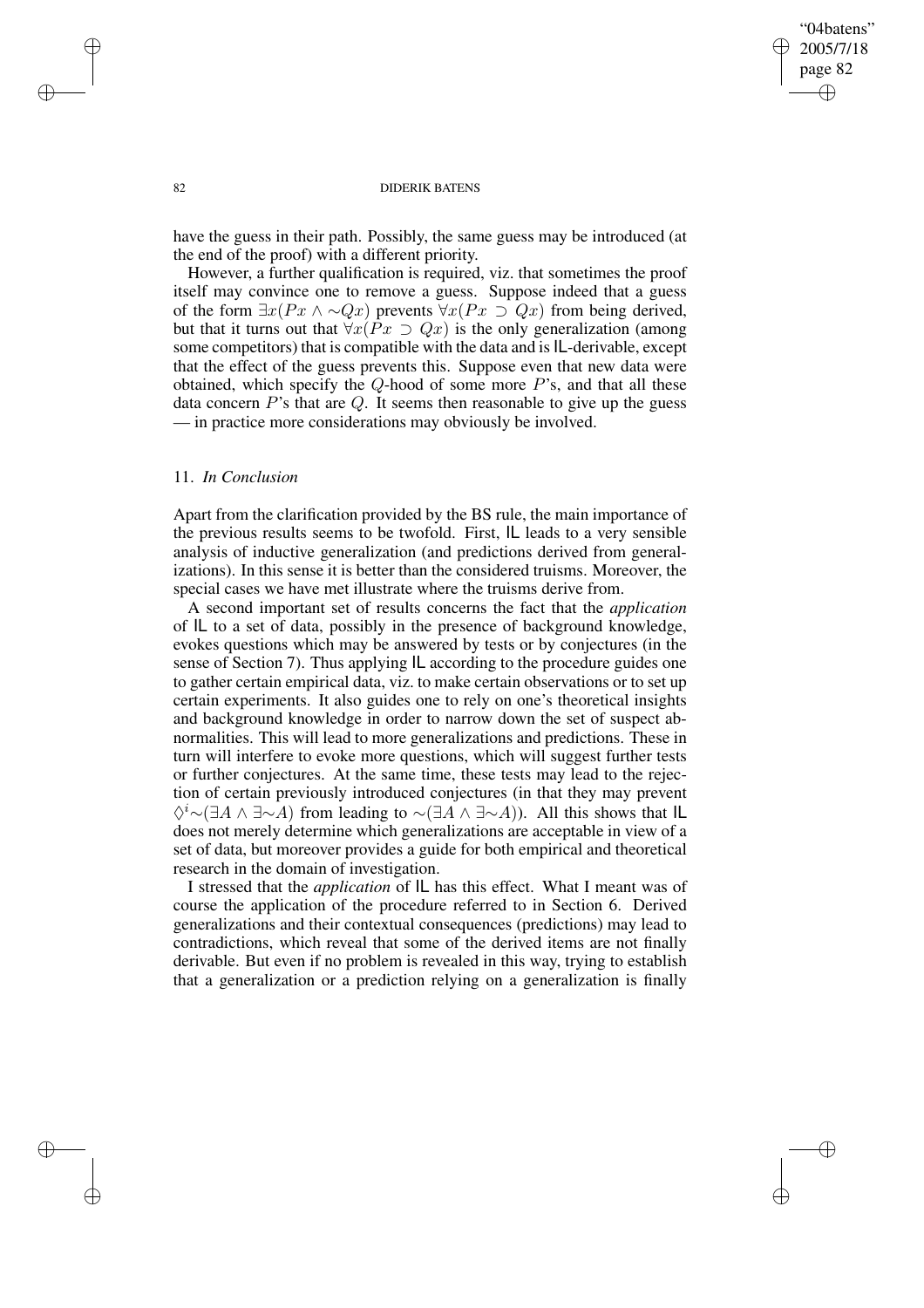✐

✐

✐

derived in view of the present data, leads to new questions, and hence to new data and new conjectures.

> Centre for Logic and Philosophy of Science Universiteit Gent, Belgium E-mail: diderik.batens@ugent.be

## **REFERENCES**

- [1] Diderik Batens. Inconsistency-adaptive logics. In Ewa Orłowska, editor, *Logic at Work. Essays Dedicated to the Memory of Helena Rasiowa*, pages 445–472. Physica Verlag (Springer), Heidelberg, New York, 1999.
- [2] Diderik Batens. A general characterization of adaptive logics. *Logique et Analyse*, 173–175:45–68, 2001. Appeared 2003.
- [3] Diderik Batens. On a partial decision method for dynamic proofs. In Hendrik Decker, Jørgen Villadsen, and Toshiharu Waragai, editors, *PCL 2002. Paraconsistent Computational Logic*, pages 91–108. (= *Datalogiske Skrifter* vol. 95), 2002. Also available as cs.LO/0207090 at http://arxiv.org/archive/cs/intro.html.
- [4] Diderik Batens. On a logic of induction. In Roberto Festa, Atocha Aliseda, and Jeanne Peijnenburg, editors, *Confirmation, Empirical Progress, and Truth Approximation. Essays in Debate with Theo Kuipers*, Poznan Studies in the Philosophy of the Sciences and the Humanities. Rodopi, Amsterdam, in print.
- [5] Diderik Batens. A procedural criterion for final derivability in inconsistency-adaptive logics. *Journal of Applied Logic*, 3:221–250, 2005.
- [6] Diderik Batens. Narrowing down suspicion in inconsistent premise sets. To appear in the *Festschrift* for Jerzy Perzanowski.
- [7] Diderik Batens and Lieven Haesaert. On classical adaptive logics of induction. *Logique et Analyse*, 173–175:255–290, 2001. Appeared 2003.
- [8] Diderik Batens and Joke Meheus. Shortcuts and dynamic marking in the tableau method for adaptive logics. *Studia Logica*, 69:221–248, 2001.
- [9] Diderik Batens, Joke Meheus, Dagmar Provijn, and Liza Verhoeven. Some adaptive logics for diagnosis. *Logic and Logical Philosophy*, 11/12:39–65, 2003.
- [10] Rudolf Carnap. *The Continuum of Inductive Methods*. University of Chicago Press, Chicago, 1952.
- [11] Karl R. Popper. *Logik der Forschung*. Verlag von Julius Springer, Wien, 1935. English translation, with new appendices, [12].

"04batens" 2005/7/18 page 83

✐

✐

✐